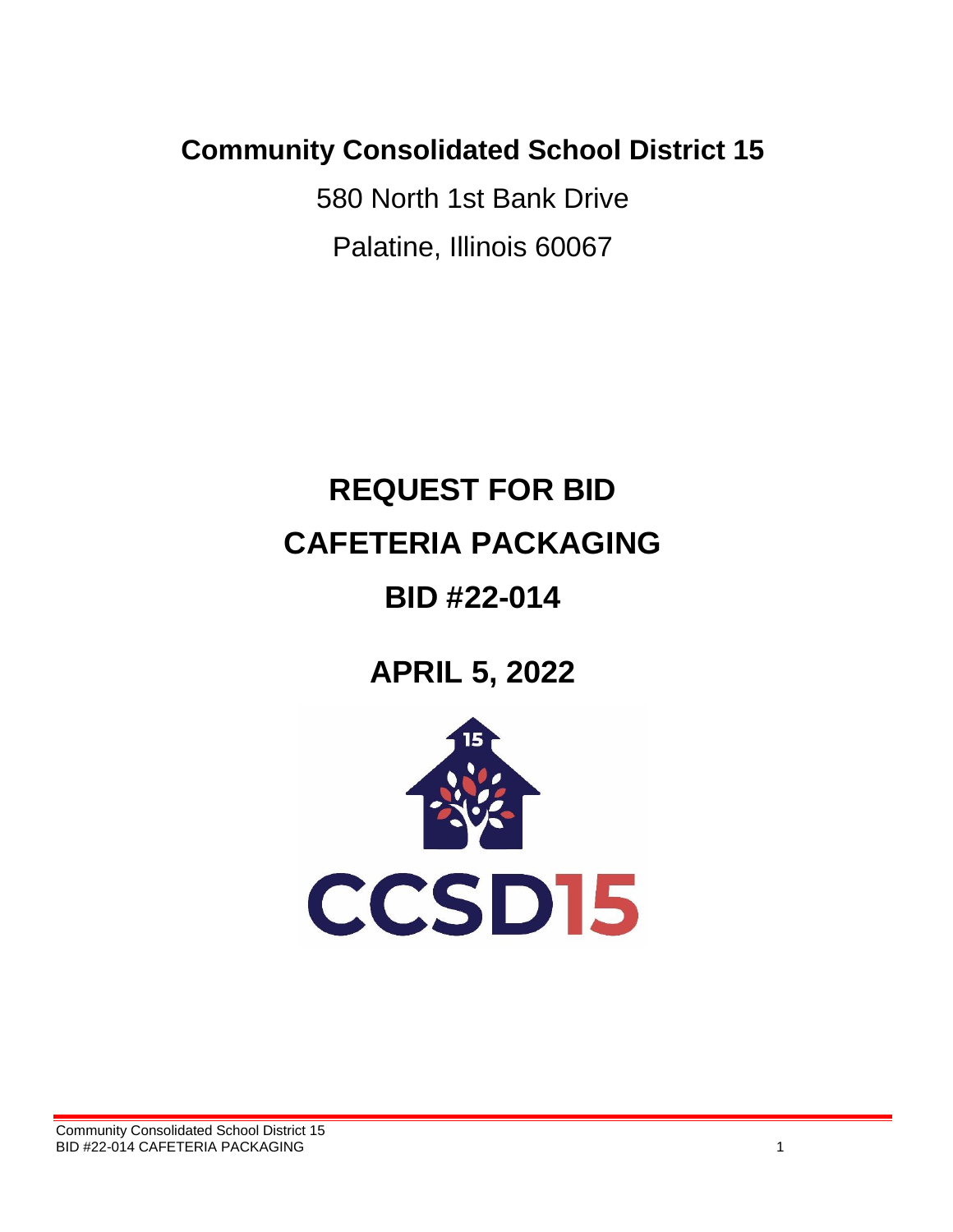#### BID #22-014 NOTICE TO BIDDERS CAFETERIA PACKAGING APRIL 5, 2022

The Board of Education of Community Consolidated School District 15, 580 North 1st Bank Drive, Palatine, Illinois 60067, will receive bids for CAFETERIA PACKAGING in accordance with the contract documents and specifications as filed with the Purchasing Coordinator in the Business Office.

Contract documents are on file and may be examined any time after APRIL 5, 2022.

Board of Education Office Joseph M. Kiszka Educational Service Center 580 North 1st Bank Drive Palatine, Illinois 60067 Attention: TARI FARINA

| Bid Due Date:                | TUESDAY, APRIL 26, 2022, AT12:30 P.M. CDT                                                                                                                                                      |
|------------------------------|------------------------------------------------------------------------------------------------------------------------------------------------------------------------------------------------|
| <b>Bid Delivery Address:</b> | <b>Board of Education</b><br><b>Community Consolidated School District 15</b><br>580 North 1 <sup>st</sup> Bank Drive<br>Palatine, Illinois 60067<br>Attn: TARI FARINA, Purchasing Coordinator |

No bids may be withdrawn for a period of 60 days after the Bid opening date. Any time stated is in Central Time zone.

Bids will be held without right of withdrawal until Wednesday, May 11, 2022, at 7:00 p.m. when it is anticipated the Board will be acting on the Bid. Results of the Board's decision will be posted on the District website, www.ccsd15.net/bids, on Thursday, May 12, 2022.

The Board of Education reserves the right to waive any irregularities or reject any or all proposals when in its opinion such action will serve the best interests of the Board of Education of Community Consolidated School District 15.

By authorization of the Board of Education:

Iari Farina \_\_\_\_\_\_\_\_\_\_\_\_\_\_\_\_\_\_\_\_\_\_\_\_\_\_\_\_\_\_\_

Tari Farina Purchasing Coordinator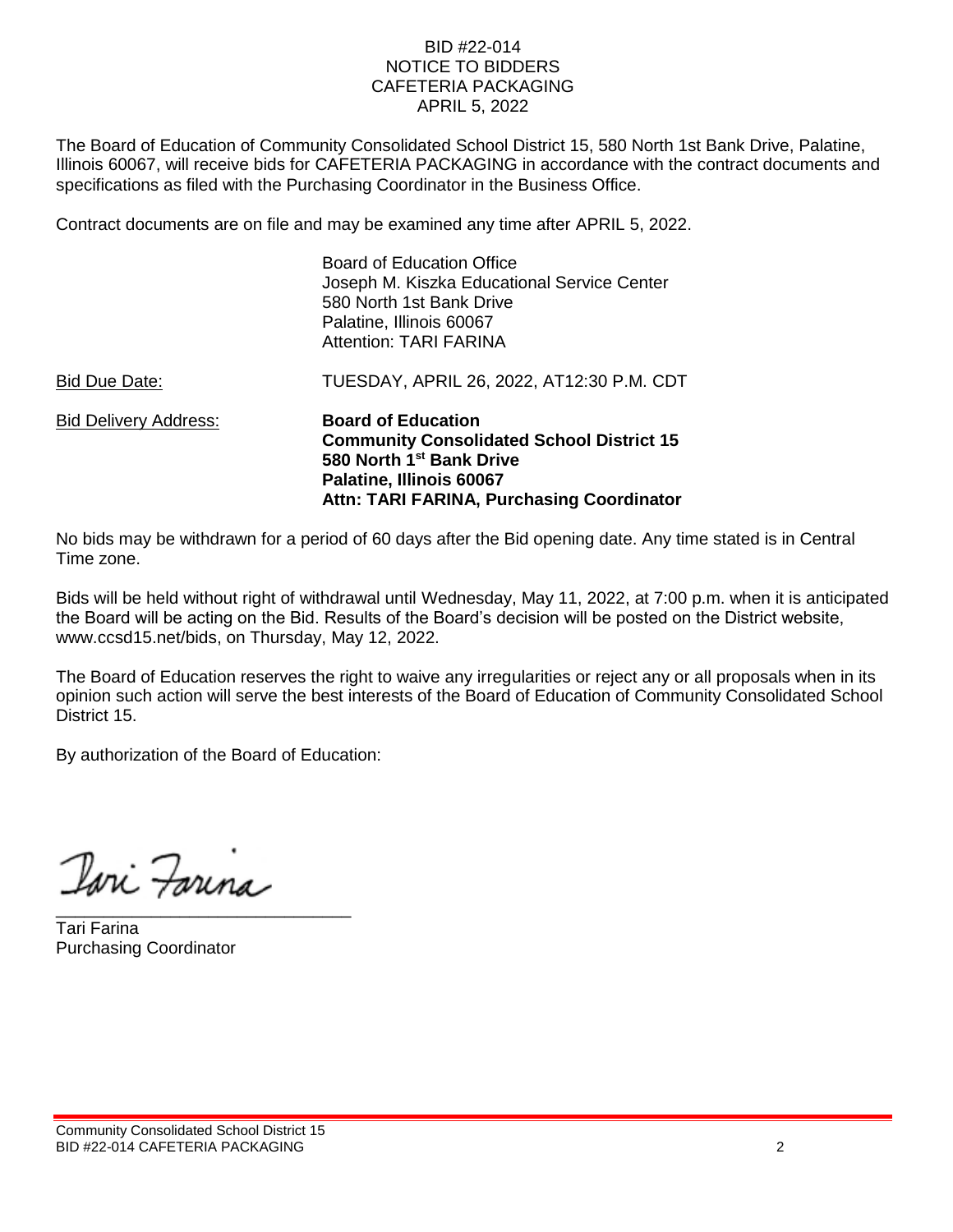#### **INSTRUCTIONS TO BIDDERS**

#### Proposals:

For proposals to be entitled for consideration, they must be made in accordance with the following instructions.

All bids must be submitted on forms of proposal marked Exhibits "A", "B", "C", "D", and "E" CAFETERIA PACKAGING, furnished by the Board of Education of Community Consolidated School District 15 ("Board"). **Proposals submitted on other forms will be rejected.**

Proposals must be signed in longhand by person(s) legally authorized to perform such function. Evidence may be required to substantiate the signature.

Oral, telephonic, telegraphic, electronic or facsimile transmitted bids **will not be accepted**.

Bid documents shall be submitted in sealed envelopes with the outermost envelope clearly marked BID #22- 014 CAFETERIA PACKAGING: TARI FARINA. **Bid documents received in envelopes not clearly labeled as such will be rejected if accidentally opened before the specified bid opening time or if not received by the specified bid opening time due to improper labeling.**

- PROPOSAL FOR: CAFETERIA PACKAGING
- ADDRESSED TO: Board of Education Community Consolidated School District 15 580 North 1<sup>st</sup> Bank Drive Palatine, Illinois, 60067 Attn: TARI FARINA, Purchasing Coordinator Due: TUESDAY, APRIL 26, 2022, at 12:30 P.M. CDT

#### Bid Deposit:

None required. Bidder acknowledges his failure to perform within the intent of the bid solicitation may disqualify him from bidding to the Board of Education, Community Consolidated School District 15.

#### Examination of Specifications:

Each bidder shall acquaint itself with the conditions as they exist so that it may be completely familiar with the conditions pertinent to the fulfillment of the work required under this Contract.

#### Time for Receiving Bids:

Bids (and sample, if any) must be delivered no later than, TUESDAY, APRIL 26, 2022, at 12:30 P.M. CDT at the Joseph M. Kiszka Educational Service Center, 580 North 1<sup>st</sup> Bank Drive, Palatine, Illinois 60067, when they will be publicly opened and the contents announced via video conference. Video conference details will be posted at [www.ccsd15.net/bids](http://www.ccsd15.net/bids) on Friday, April 22, 2022.

#### Award of Contract:

Contracts will be awarded to the lowest responsible, responsive bidder, as determined by the Board in its sole judgment, considering conformity with specifications, terms of delivery, quality and serviceability, and such other factors as the Board deems necessary and appropriate in the best interest of the School District.

We are providing one copy of Exhibits "A", "B", "C", "D", and "E" for the CAFETERIA PACKAGING bid. **Please return Exhibits "A" through "E" as your bid in a sealed envelope labeled BID #22-014 CAFETERIA PACKAGING and retain a copy for your records.**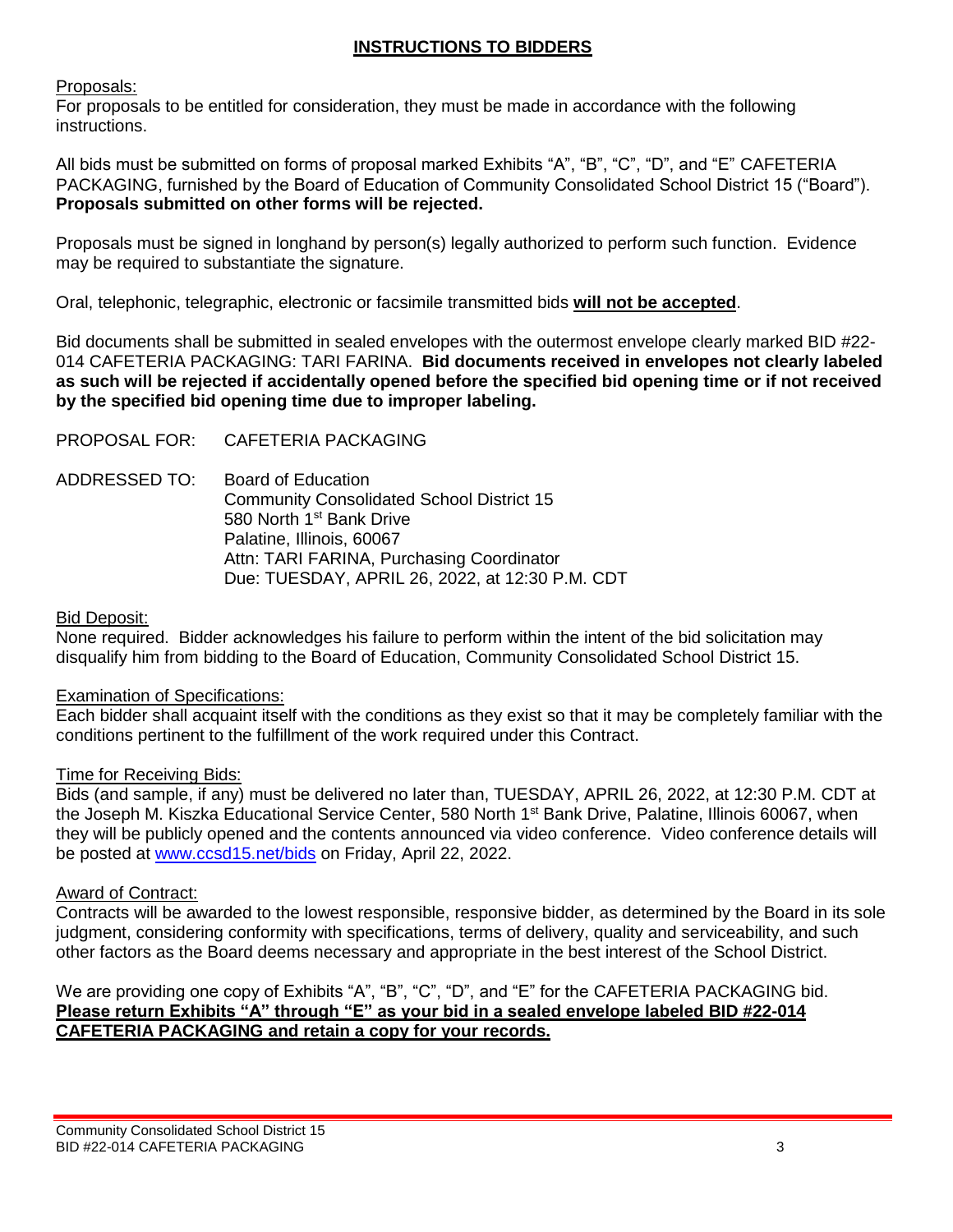#### SPECIFICATIONS FOR CAFETERIA PACKAGING COMMUNITY CONSOLIDATED SCHOOL DISTRICT 15 PALATINE, ILLINOIS

- BOARD: Board of Education, Community Consolidated School District 15 Palatine, Illinois 60067, 847-963-3000
- OFFICE: Joseph M. Kiszka Educational Service Center 580 North 1st Bank Drive Palatine, Illinois 60067
- ISSUED: APRIL 5, 2022

#### GENERAL CONDITIONS

- 1. BIDS MUST BE RECEIVED NO LATER THAN TUESDAY, APRIL 26, 2022, AT 12:30 P.M. CDT. Bids received by the Board shall be opened on TUESDAY, APRIL 26, 2022, at 12:30 P.M. CDT when they will be publicly opened and the contents announced via video conference. Bids will be held, without right of withdrawal, until May 11, 2022, at 7:00 p.m. when it is anticipated the Board will be acting on the bid.
- 2. The Bid Documents consist of (a) the Notice to Bidders, (b) the Instructions to Bidders, (c) these General Conditions of the Contract, and other documents listed in the Contract and Modifications issued after the execution of the Contract. A modification is a written amendment to the Contract signed by both parties.
- 3. Where conflicts exist within or between parts of the Contract Documents and applicable standards, codes and ordinances, or simply within the Contract Documents, the more stringent, or higher quality or greater quantity requirements shall apply.
- 4. The Board cannot assume responsibility for **delayed postal deliveries** and **does not** recognize postmarks as representing the fact that a bid has been "received" by the Board before the specified deadline.
- 5. All bidders shall familiarize themselves with the details of the conditions relevant to the work or services to be provided.
- 6. The Board reserves the right to split the bid based on the best quotation. The Contract will be awarded to the lowest responsible bidder, as determined by the Board in its sole judgment, considering conformity with specifications, terms of delivery, quality and serviceability, and such other factors as the Board deems necessary and appropriate in the best interest of the Board. The Board reserves the right to reject any and all bids or any part thereof, and to waive immaterial technicalities in the bidding. Board decisions are final in all instances and are not subject to review.

#### 7. **No minimum order requirements may be made by a Bidder.**

8. Certification must be made that the contract/vendor is not barred from bidding on the Contract as a result of a conviction for either bid-rigging or bid rotating under Article 33 E of the *Criminal Code of 1961*. Certification is to be made by signature of person(s) legally authorized to perform such function in the appropriate place in Exhibit "B" of the bid documents.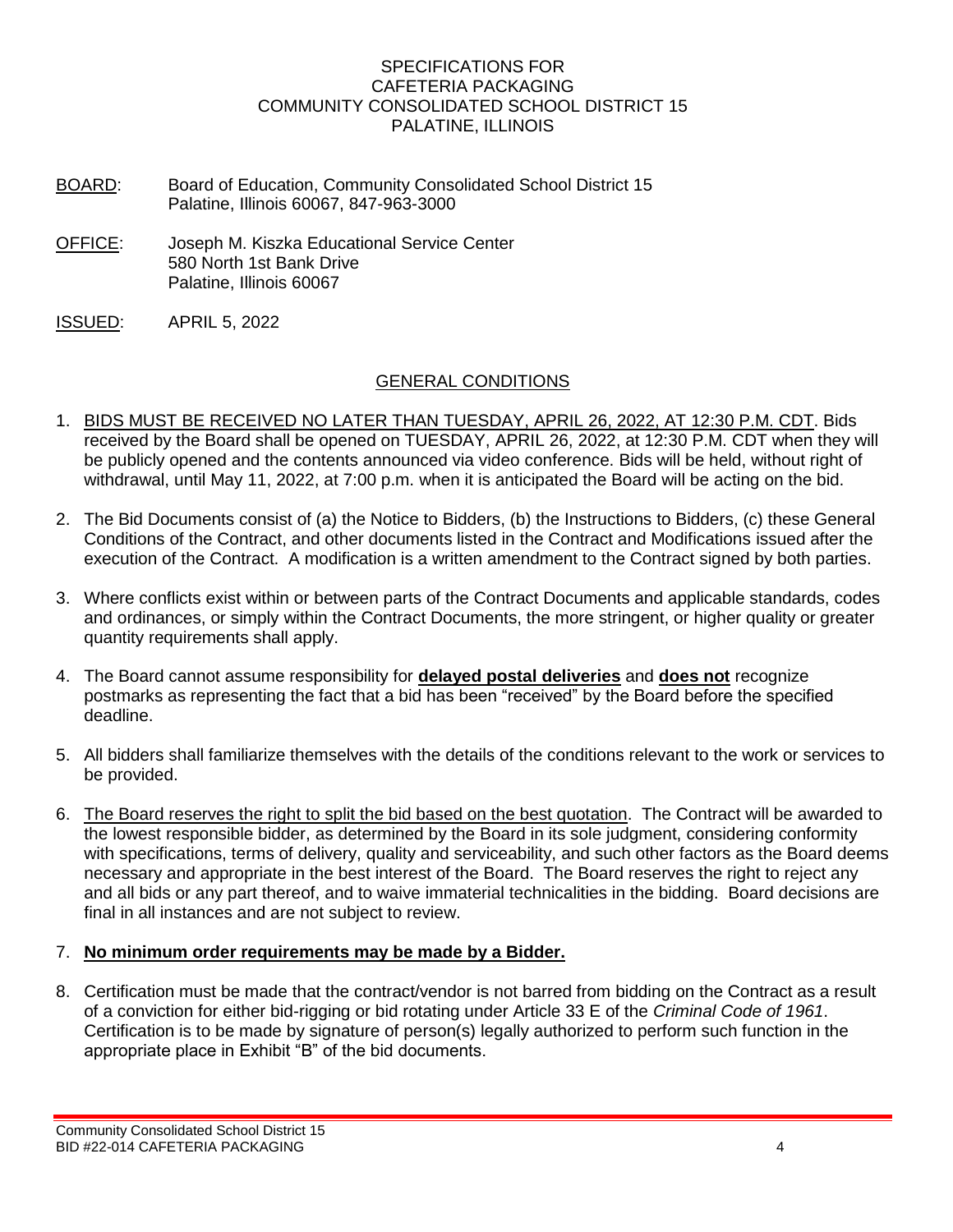- 9. Unless otherwise specified in the invitation to bid, YOUR BID PRICE MUST BE A DELIVERED PRICE, F.O.B. ROLLING MEADOWS, PALATINE, HOFFMAN ESTATES, THE BOARD'S DESTINATION, WITH ALL TRANSPORTATION AND HANDLING CHARGES PAID BY THE BIDDER TO ONE LOCATION.
- 10. The Board reserves the right to terminate the Contract for just cause upon ten (10) days' written notice to Contractor without any penalties. For purposes of this Contract, just cause may include, but is not necessarily limited to, any of the following:
	- a. The Contractor's entry into liquidation, receivership or dissolution, its filing for bankruptcy or insolvency, or the assignment of its assets for the benefit of its creditors;
	- b. The Contractor's failure to pay suppliers or workmen, or failure to provide sufficient workmen or sufficient supplies for the job;
	- c. The Contractor's disregard of applicable laws, ordinances or the instructions of the Board;
	- d. The Contractor's failure to follow the bid specifications or its violation of the Contract Documents;
	- e. The Contractor's failure, for any reason, to maintain the level of service required by the bid specifications; or
	- f. Any other failure on the part of the Contractor to perform or adhere to any of its obligations under this Contract.
- 11. Whenever, in the specification the term "or equal" is used, it shall be interpreted to indicate the type, function, minimum standard, design, efficiency and quality desired and shall not be construed in such a manner as to exclude manufacturers' products of comparable quality and design. The bidder shall furnish the Board with all evidence required to determine whether or not the proposed product is equal to and will perform according to the Board's specifications. The Board's decision on this matter will be final.
- 12. The price for the units specified in the invitation to bid should be clearly shown for each separate item in the space provided on the bid form. The total price for the quantity requested should also be shown. If the group totals are requested in the bid invitation, bidders should show group totals on the space provided.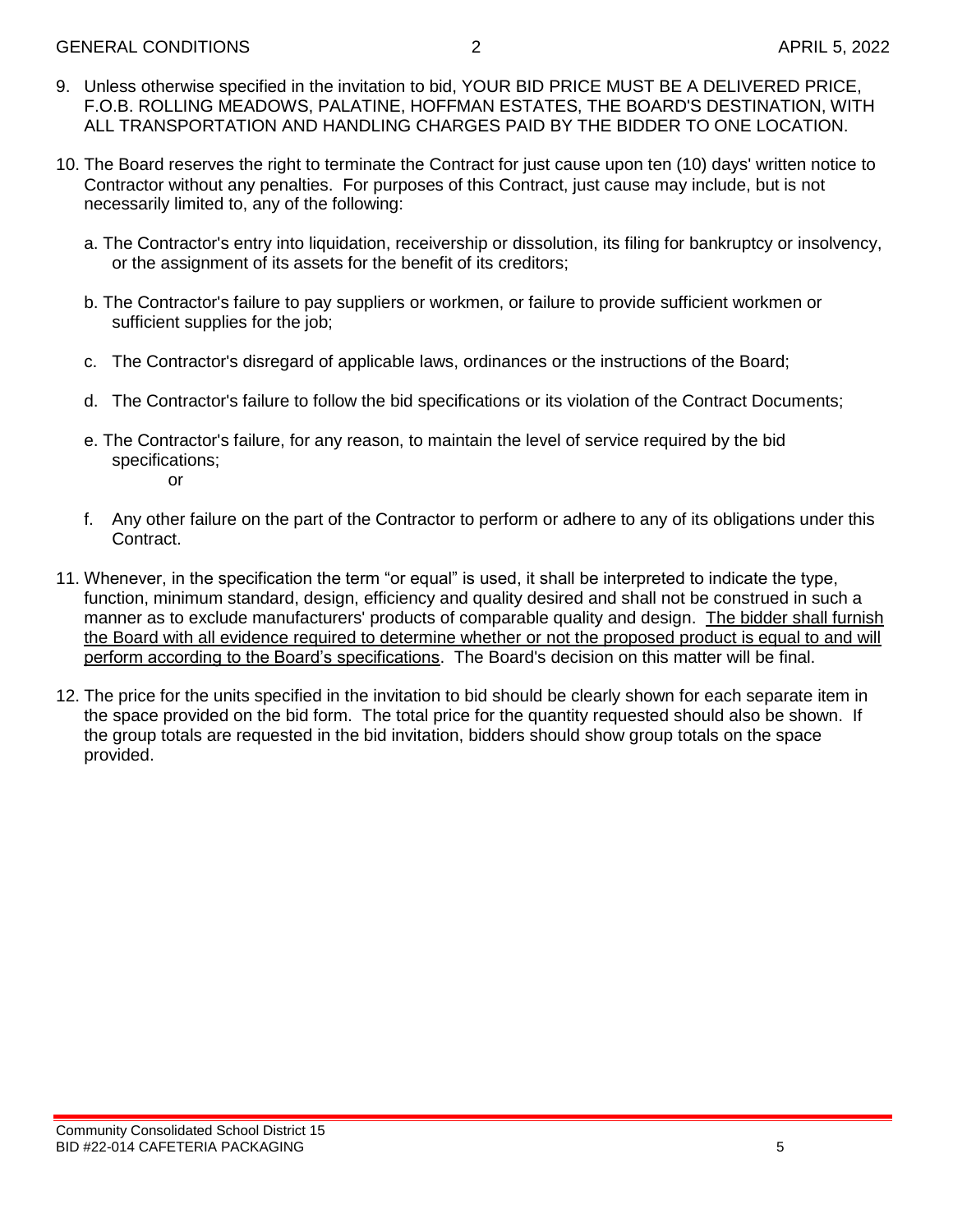13. **Equal Employment Opportunity.** Contractor agrees to fully comply with the requirements of the Illinois *Human Rights Act*, 775 ILCS 5/1-101 *et seq*., including, but not limited to, the provisions of sexual harassment policies and procedures pursuant to Section 2-105 of the Act. Contractor further agrees to comply with all federal Equal Employment Opportunity Laws, including, but not limited to, the *Americans with Disabilities Act*, 42 U.S.C Section 1201 *et seq*., and rules and regulations promulgated thereunder.

As required by Illinois law, in the event of Contractor's non-compliance with the provisions of this Equal Employment Opportunity Clause, the Illinois *Human Rights Act* or the Rules and Regulations of the Illinois Department of Human Rights ("Department"), Contractor may be declared ineligible for future contracts or subcontracts with the State of Illinois or any of its political subdivisions or municipal corporations, and the Agreement may be canceled or voided in whole or in part, and such other sanctions or penalties may be imposed or remedies invoked as provided by statute or regulation. During the performance of this Agreement, Contractor shall agree as follows:

- a. That it will not discriminate against any employee or applicant for employment because of race, color, religion, sex, sexual orientation, marital status, national origin or ancestry, citizenship status, age, physical or mental handicap unrelated to ability, military status, or an unfavorable discharge from military service or arrest record status; and further that it will examine all job classifications to determine if minority persons or women are underutilized and will take appropriate affirmative action to rectify any such underutilization.
- b. That, if it hires additional employees in order to perform this contract or any portion thereof, it will determine the availability (in accordance with the Department's Rules) of minorities and women in the areas from which it may reasonably recruit and it will hire for each job classification for which employees are hired in such a way that minorities and women are not underutilized.
- c. That, in all solicitations or advertisements for employees placed by it or on its behalf, it will state that all applicants will be afforded equal opportunity without discrimination because of race, color, religion, sex, sexual orientation, marital status, national origin or ancestry, citizenship status, age, physical or mental handicap unrelated to ability, military status, or an unfavorable discharge from military service.
- d. That it will send to each labor organization or representative of workers with which it has or is bound by a collective bargaining or other agreement or understanding, a notice advising such labor organization or representative of Contractor's obligations under the Illinois *Human Rights Act* and the Department's Rules. If any such labor organization or representative fails or refuses to cooperate with Contractor in its efforts to comply with such Act and Rules, Contractor will promptly so notify the Department and the Contracting agency and will recruit employees from other sources when necessary to fulfill its obligation thereunder.
- e. That it will submit reports as required by the Department's Rules, furnish all relevant information as may from time to time be requested by the Department or the Contracting agency, and in all respects comply with the Illinois *Human Rights Act* and the Department's Rules.
- f. That it will permit access to all relevant books, records, accounts and work sites by personnel of the Contracting agency and the Department for purpose of investigation to ascertain compliance with the Illinois *Human Rights Act* and the Department's Rules.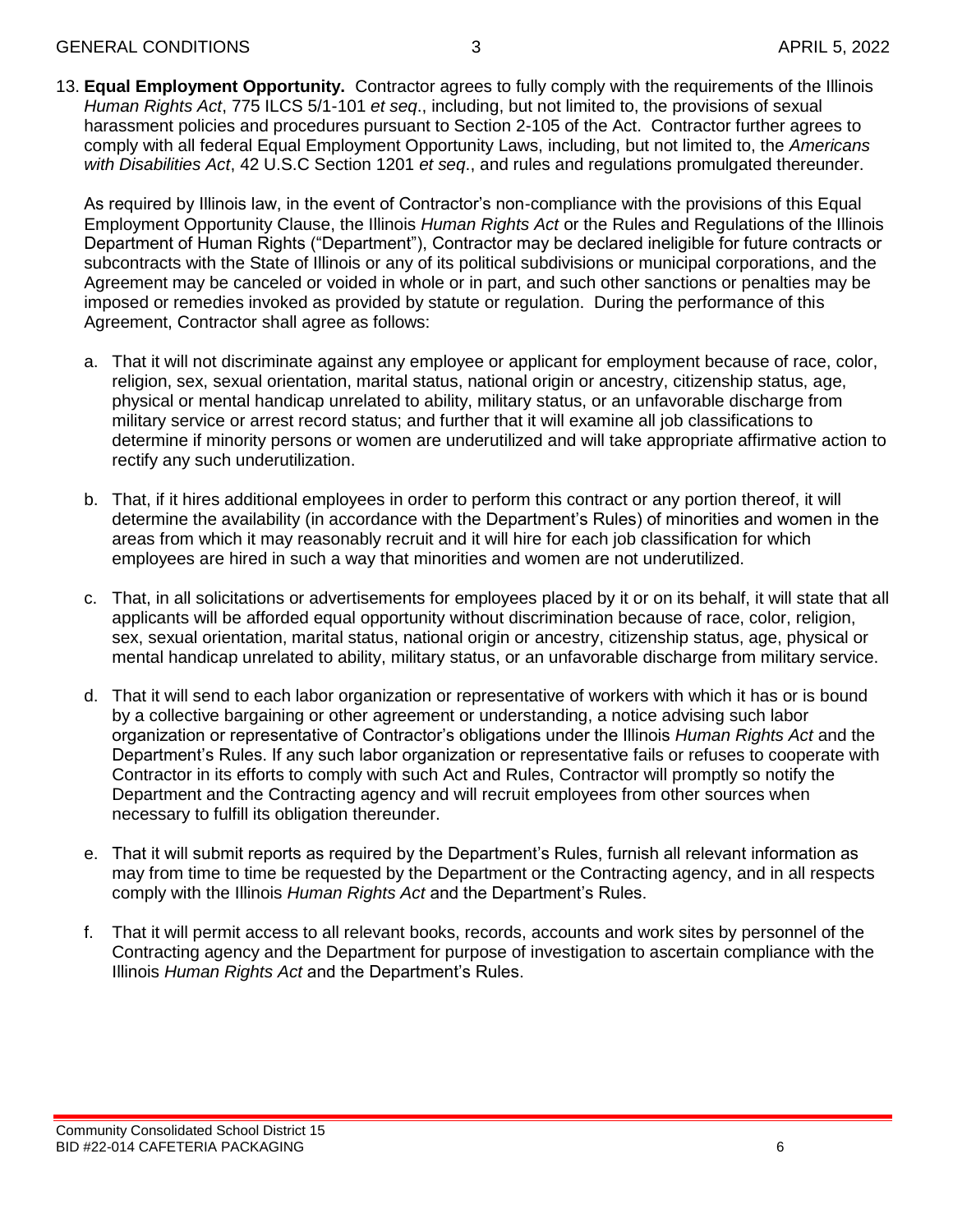- g. That it will include verbatim or by reference the provisions of this clause in every subcontract it awards under which any portion of the contract obligations are undertaken or assumed, so that such provisions will be binding upon such subcontractors. In the same manner as with other provisions of the Agreement, Contractor will be liable for compliance with applicable provisions of this clause by such subcontractors; and further it will promptly notify the Contracting agency and the Department in the event any subcontractor fails or refuses to comply therewith. In addition, Contractor will not utilize any subcontractor declared by the Illinois Human Rights Commission to be ineligible for contracts or subcontracts with the State of Illinois or any of its political subdivisions or municipal corporations.
- 14. To extent applicable, the Contractor agrees to comply with the provisions of the *Occupational Safety and Health Act of 1970* (29 U.S.C.A. § 651 *et seq.*) and the standards and regulations issued there under and shall certify that all items furnished under this bid will conform to and comply with said standards and regulations.
- 15. Contractor agrees to comply with provisions of the *Consumer Products Safety Act of 1972* (15 U.S.C.A § 205 *et seq.*) and shall certify that items furnished under this bid conform to applicable standards.
- 16. To the extent applicable, the Illinois *Employment of Illinois Workers on Public Works Act* (30 ILCS 470/0.01 *et. seq*.) shall prevail on this Contract.
- 17. Contractor acknowledges that, pursuant to the Illinois *Criminal Code* (720 ILCS 5/11-9.3), it is unlawful for a child sex offender to knowingly be present on school property when persons under the age of eighteen are present without the specific notification to and permission of the Superintendent of Schools or the Board of Education. Accordingly, Contractor shall ensure that none of its employees, agents or independent contractors are child sex offenders. Child sex offenders found to be present on school property without permission will be considered trespassers and will be prosecuted in accordance with Illinois law.
- 18. Bids will be considered only if made without any connection with any other person or firm submitting a bid, if in all respects fair and without collusion and if neither member of the Board nor other officer of the School District is directly or indirectly interested in the bid or in any portion of the profits thereof.
- 19. A bidder may withdraw or change a bid if written notice of the withdrawal or change is received by Board before the latest time specified for submission of bids. Any change may be made only by substitution of another bid.
- 20. Bids received after the time specified in the invitation to bid will not be considered and shall be returned to the bidder. The method of transmittal of the bid proposal is at bidder's risk of untimely receipt by the Board.
- 21. Title to the goods herein described shall not pass until said goods have actually been received by Board or its consignee, notwithstanding any agreement to the contrary, including, but not by way of limitation, any agreement to pay freight, express, or other transportation or insurance charges. Risk of loss prior to such actual receipt by Board or its consignee shall be borne by Contractor. Nothing herein contained, however, shall be construed to deprive Board of its interest, or limiting such interest, in goods herein described prior to such actual receipt.
- 22. All material and workmanship shall be subject to inspection and test by Board or its designee. The Board reserves the right to reject any goods which contain defects in material or workmanship, which fail to meet the specifications contained herein or any warranties (express or implied). Rejected goods shall be removed at the expense of the Contractor, including all transportation costs, promptly after notification of rejection. As to rejected goods, Contractor shall bear all costs of inspection and all risk of loss.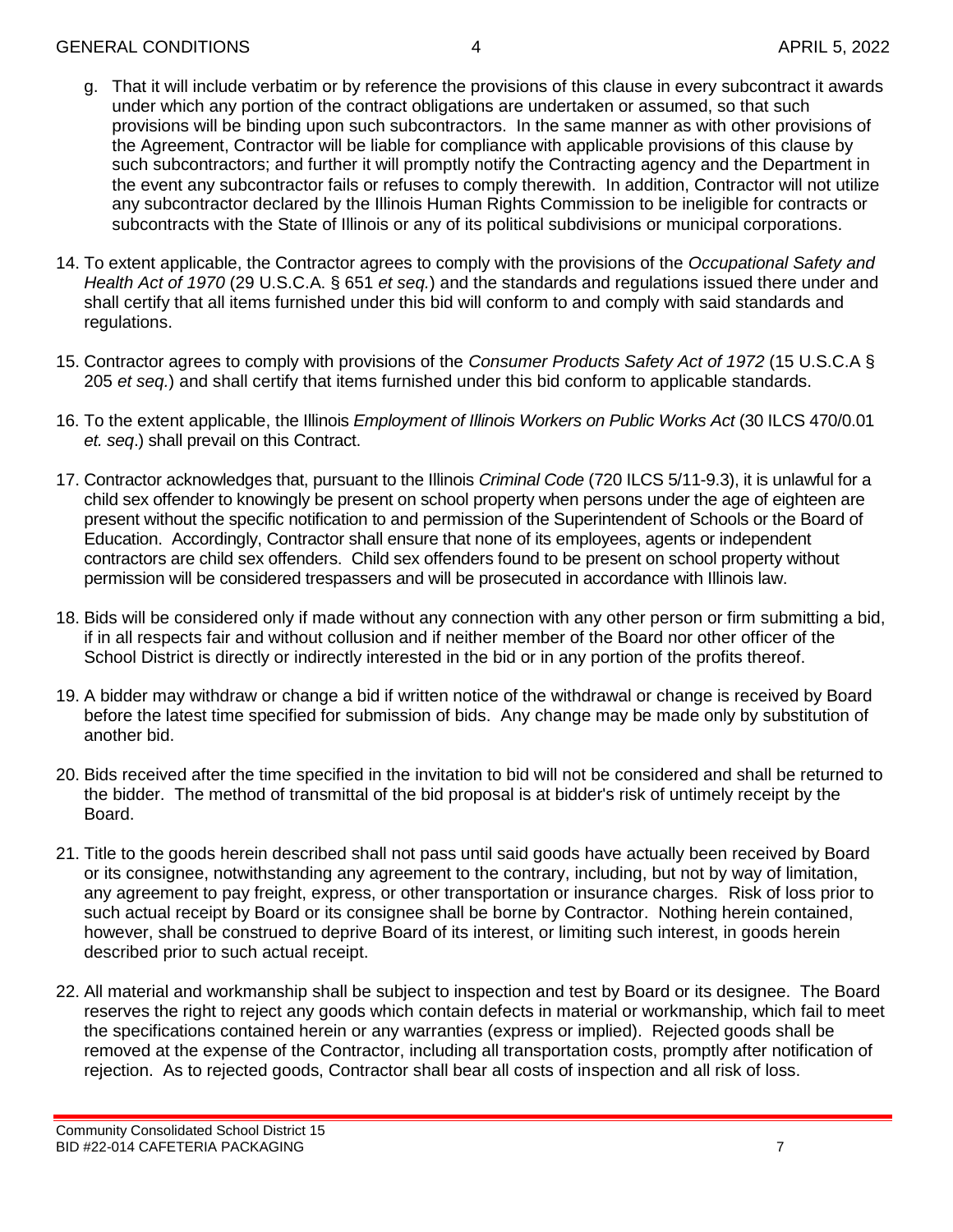- 23. Payment by the Board for goods supplied hereunder shall not constitute acceptance thereof if subsequent inspection discloses defects in material or workmanship or a failure to meet the specifications contained herein.
- 24. Purchase order number and vendor name must appear on each invoice submitted to the Board for payment.
- 25. Signature Constitutes Acceptance The signing of these bid forms shall be construed as acceptance of all provisions contained herein and that the Contractor had read the Contract Documents and is fully aware of the terms hereof.
- 26. Exceptions Any exceptions to these terms and conditions of deviations from the written specifications must be shown in writing and attached to the bid form.
- 27. The Board reserves its rights to reject any goods and to cancel all or any part of this sale if Contractor fails to deliver all or any part of the goods described in the invitation to bid in accordance with the terms, conditions, and specifications contained herein. Acceptance of any part of the goods covered by the invitation to bid shall not obligate Board to accept future shipments nor deprive it of its rights to revoke any acceptance theretofore given. If Contractor ceases to conduct its operations in the ordinary course of business (including inability to meet its obligations as they mature), or if any proceeding under bankruptcy or insolvency laws is brought by or against Contractor, or if a receiver for Contractor is appointed or applied for, or if an assignment for the benefit of creditors is made by Contractor, Board may cancel this order without liability except for deliveries previously made or for goods covered by the invitation to bid then completed and subsequently delivered in accordance with the terms, conditions, and specifications contained herein.
- 28. Contractor makes the following warranties to Board and users of the goods herein described: (a) It will, at the date of delivery, have good title to any and all goods supplied hereunder, and said goods will be free and clear of any and all liens and encumbrances; (b) Any and all goods supplied hereunder will be of merchantable quality; (c) Any and all goods supplied hereunder will be fit for the particular use intended, will be free from defects, whether patent or latent in material or workmanship, and will be in full conformity with the specifications contained herein. Contractor agrees that the foregoing warranties shall survive acceptance of the goods, and that said warranties shall be in addition to any warranties for additional scope given to Board by Contractor.
- 29. Contractor agrees to indemnify, defend, and hold harmless the Board, its successors, assigns, customer, agents, and users of the goods herein described against any and all loss, damage, or injury arising out of or resulting from a claim or suit for alleged infringement or any letters patent granted by the United States or any foreign government relating to the goods herein described. Contractor agrees that it will assume the defense of any and all such suits and pay all costs, judgments, and expenses incidental thereto.
- 30. Bidder must make delivery upon receipt of order unless otherwise specified in the invitation to bid. Bidder must indicate time required for delivery on bid.
- 31. The bidder shall at all times observe and comply with all laws, ordinances, regulations and codes for the Federal, State, County and other local government agencies, which may in any manner affect the preparation of proposals or the performance of the contract.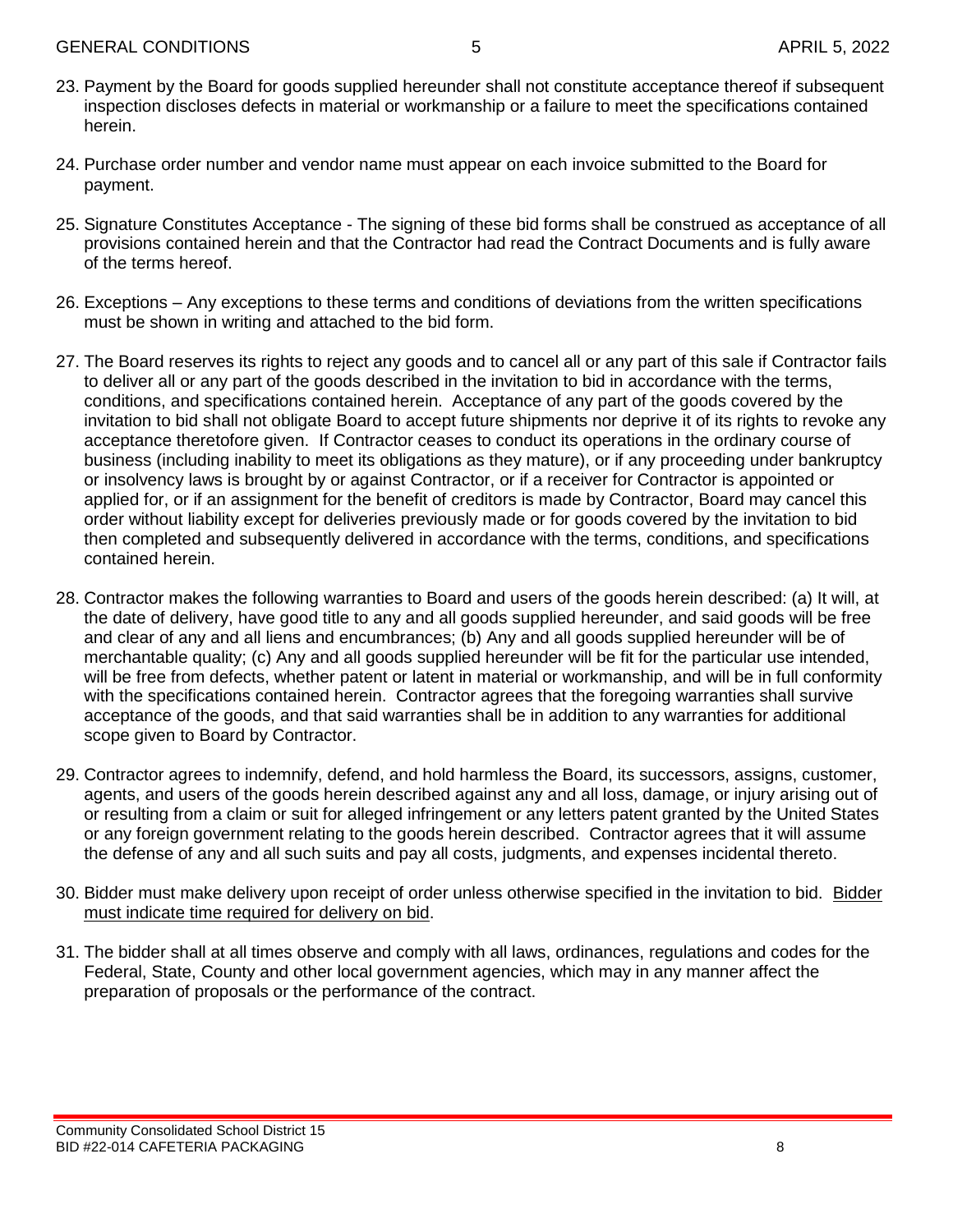- 32. Any interpretation of the proposed Contract Documents will be made only by an addendum duly issued by the Purchasing Agent. A copy of such addendum will be mailed to each person receiving a set of such Contract Documents and to such other prospective bidders as shall have requested that they be furnished with a copy of each addendum. Failure on the part of the prospective bidder to receive a written interpretation prior to the time of the opening of bids will not be grounds for withdrawal of his proposal. Oral explanations will not be binding.
- 33. The award of the Contract will be made by official Board documents. Bidder's order form is not acceptable and cannot be used.
- 34. The Board is exempt from paying Illinois Use Tax (35 ILCS 105/3-5.4) and sales to the Board are exempt from Illinois Retailer's Occupation Tax (35 ILCS 120/2-5.11). As such, Contractor shall not include such taxes in its bid.
- 35. The Board is exempt from paying Federal Excise Taxes (26 U.S.C.A. § 4221). As such, Contractor shall not include such taxes in its bid.
- 36. In computing transportation costs, bidders should not include any federal transportation tax, because Board is exempt.
- 37. The Contractor shall pay sales, consumer, use and similar taxes for the work or portions thereof provided by the Contractor. Contractor shall collect and remit Illinois Use Tax on all sales of tangible personal property in accordance with the Illinois *School Code* (105 ILCS 5/10-20.21) and the Illinois *Use Tax Act* (35 ILCS 105/1 *et seq*.). The payment of this tax will take place regardless of whether the Contractor is a retailer maintaining a place of business within this State. The cost of such tax shall be borne solely by the Contractor as part of the Contract price. Contractor shall not be reimbursed or paid any taxes unnecessarily paid by Contractor when not required due to the Board's tax exempt status.
- 38. Where the term Sub-contractor is used throughout the bid it refers to those specialized people who are not on the Contractor's payroll. Such Sub-contractors are to be brought to the attention of the Board, which reserves the right to approve or disapprove any such related Sub-contractors.
- 39. **ERRORS AND OMISSIONS** All proposals shall be submitted with each space properly completed. Special attention of bidders is directed to the policy that no claim for relief because of errors or omissions in the bidding will be considered and bidders will be held strictly to the proposals as submitted. Should a bidder find any discrepancies in, or omissions from any of the documents, or be in doubt as to their meanings, it shall advise the Director for Business Services who will issue the necessary clarifications to all prospective bidders by means of addenda. Failure on the part of the prospective bidder to receive a written interpretation prior to the time of the opening of bids will not be grounds for withdrawal of its proposal. Oral explanations will not be binding.
- 40. Signature Constitutes Acceptance; the signing of these bid forms shall be construed as acceptance of all provisions contained herein.
- 41. Any exception to these terms and conditions or deviation from the written specifications must be shown in writing and attached to the bid form.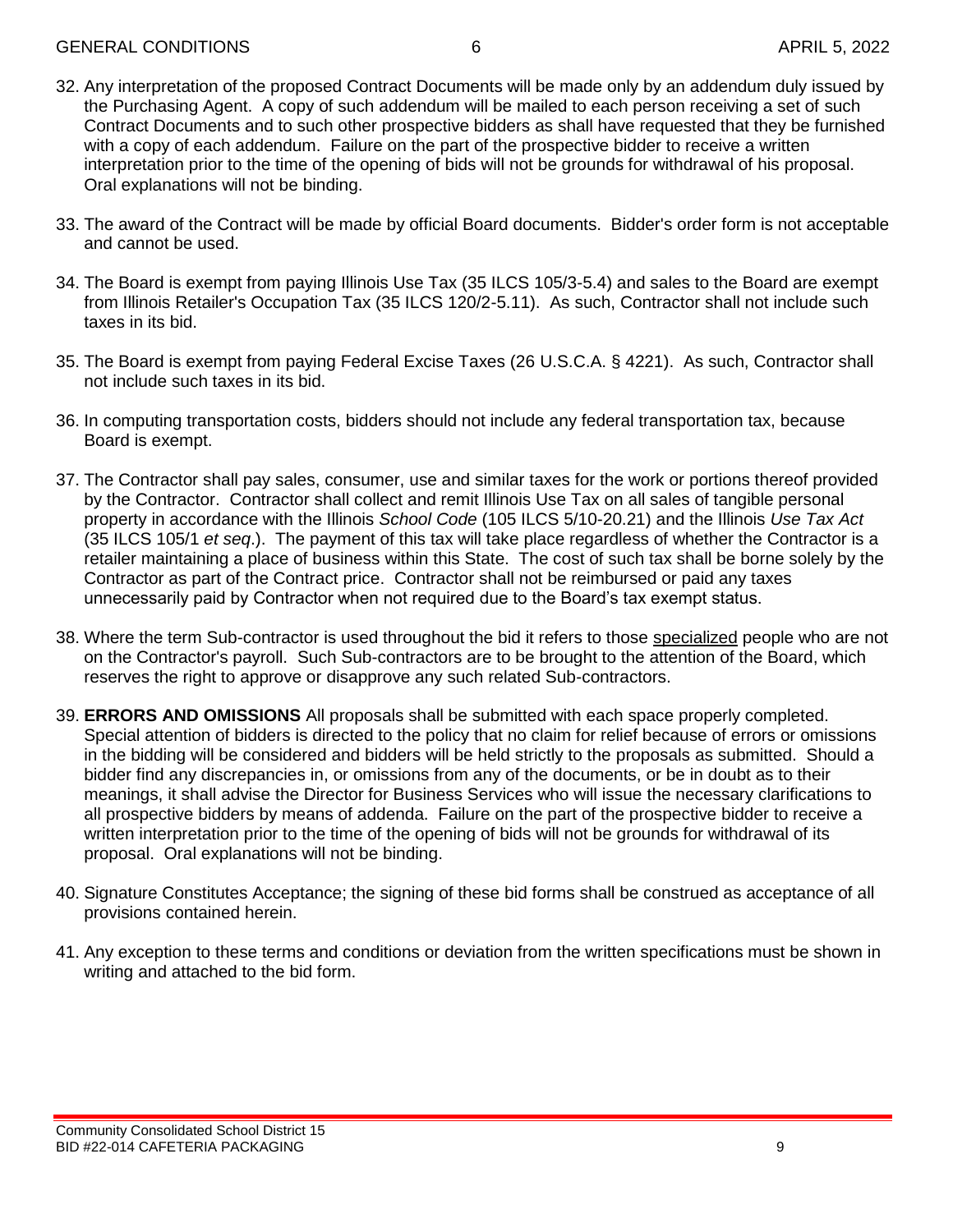42. To the extent applicable, it shall be mandatory upon the Contractor to whom the Contract is awarded and upon any Sub-contractor(s) thereof to pay to all laborers, workmen, and mechanics employed by them not less than the prevailing rate of wages in the locality for each craft of type of workmen or mechanic needed to perform such work and the general prevailing rate for legal holidays and overtime work as ascertained by the Department of Labor and pursuant to Illinois law and statutes in such case made and provided. The Contractor and Sub-contractor(s) shall comply with the Illinois *Prevailing Wage Act* and shall include in bids the cost for the current prevailing wage. A copy of the current Illinois Department of Labor Prevailing Wages for Cook County is included at the end of this Section. Prevailing wage rates are revised by the Department of Labor and available on its website (**Amendment to Prevailing Wage Act 97-0964**). As changes are made in these prevailing wages, the Contractor and Sub-contractor(s) performing work on the project will be responsible for conforming to the changes and shall have the responsibility for determining when changes are made. No additional costs are to be incurred by the Board as a result of changes in prevailing wage. All record keeping requirements are the obligation of the Contractor and Subcontractor(s).

To the extent that there are any violations of the *Prevailing Wage Act* and any demands are made upon the Board by the Illinois Department of Labor or by any employee of the Contractor or a Sub-contractor performing work on the project, the Contractor or the particular Sub-contractor and Contractor shall be responsible for indemnifying and holding the Board free and harmless from all costs incurred, directly or indirectly, by the Board in responding to and complying with demands made by the Department of Labor, or an aggrieved employee and such amounts may be withheld from the payments to be made on the project.

Palatine Community Consolidated School District 15 is bound by the requirements of **Prevailing Wage Act, 820 lLCS 130/.01 et seq**. The Prevailing Wage Act requires contractors and subcontractors to pay laborers, workers, and mechanics performing services on public works projects no less than the *prevailing rate of wages* (hourly cash wages plus fringe benefits) in the county where the work is performed. Any prevailing rate of wages as they are revised by the Dept. of Labor shall apply to this contract. You are notified any rate changes to the prevailing wage rate are available on the Dept.'s office website. For information regarding current prevailing wage rates, please see the Illinois Dept. of Labor's website at: [www.state.il.us/agency/idol/rates/rates.HTM](http://www.state.il.us/agency/idol/rates/rates.HTM) and [www.illinois.gov/idol/Laws-](http://www.illinois.gov/idol/Laws-Rules/CONMED/Pages/Rates.aspx)[Rules/CONMED/Pages/Rates.aspx.](http://www.illinois.gov/idol/Laws-Rules/CONMED/Pages/Rates.aspx)

All contractors and subcontractors rendering services for the public works must comply with all requirements of the Prevailing Wage Age, including but not limited to, all wage, notice, and record-keeping duties.

- 43. The Board will attempt to make payments for items ordered within thirty (30) days of delivery. Invoices must be submitted in a timely manner, and if received by the  $25<sup>th</sup>$  day of the month, will be processed and paid at the next regularly scheduled Board of Education meeting (normally held on the second Wednesday of each month.) Notwithstanding anything herein to the contrary, however, all payments made to the Contractor shall be governed by the Illinois *Local Government Prompt Payment Act* (50 ILCS 505/1 *et seq*.).
- 44. All employees of the vendor/contractor must undergo a criminal background investigation within 60 days prior to the start of the contract at the vendor's expense and available upon request. Section 10-21.9 of *The School Code* (105 ILCS 5/10-21.9) provides that:
	- a. After January 1, 1990, the provisions of this section (criminal background investigations) shall apply to all employees of persons or firms holding contracts with any school district including, but not limited to, food service workers, school bus drivers and other transportation employees, who have direct, daily contact with the pupils of any school in such district.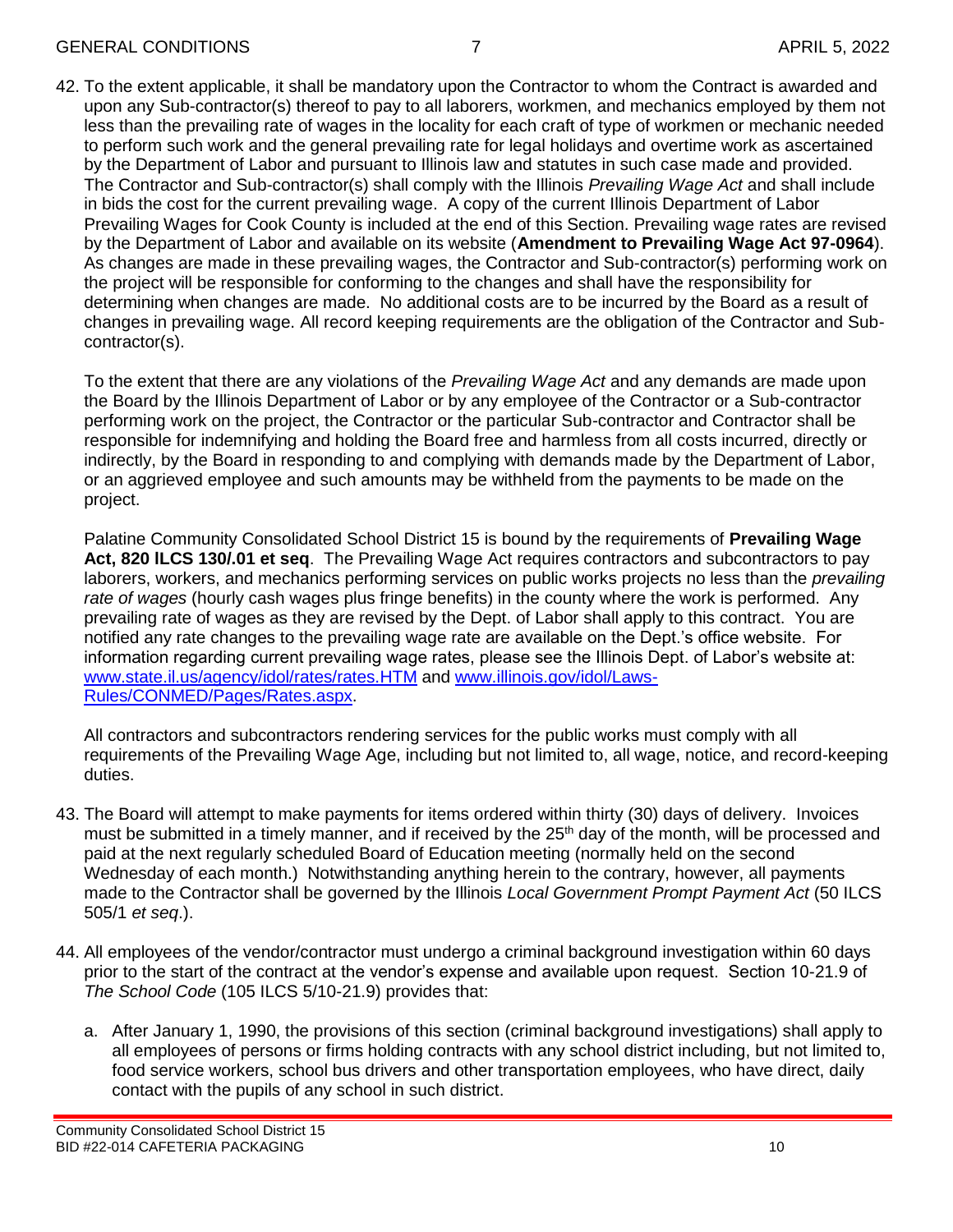- b. Additionally, the contractor must also agree not to send to any school building or on any school property any employee who is a known child sex offender.
- c. Requires each of its employees who will have direct, daily contact with one or more student(s) to cooperate during the District's fingerprint-based criminal history records check on him or her.
- d. Reimbursement will be made to the District for the cost of the fingerprint-based criminal history records check that the District obtains on each employee of a vendor/contractor who will have direct, daily contact with a student(s).
- 45. **INSURANCE** Each Prime Contractor shall furnish and pay for insurance in accordance with the conditions stipulated below. Contractors shall file with the Board a Certificate of Insurance certifying to insurance coverage specified herein. All Certificates shall contain a clause stating the policy will not be canceled without thirty (30) days prior written notice having first been sent to the Board. Each Contractor shall carry insurance to cover responsibility and liability of all kinds, and shall require Sub-contractors to carry similar insurance.

The attached Certificate of Insurance requirements shall be maintained by the Contractor receiving award in addition to all Sub-contractors as stated during the execution of the Contract and until such time as contract work is complete. Said Certificate of Insurance is to name the Board of Education of Community Consolidated School District 15 and its employees and agents as "Additional Insured" IN ADDITION TO Certificate Holder. Designated Certificate is to be submitted with your bid to the Board.

The Contractor shall include during the life of this Contract, insurance under a contractor's floater, or as an alternative, specific fire insurance with the standard extended coverage, a vandalism and malicious mischief endorsement on all Contractors' machinery, tools, equipment, forms scaffolding, trailers/vans, sheds, and similar property, rented or owned, used in the move.

The policy shall provide that in a case of loss from any cause whatsoever, there shall be no liability on the part of the Board for property of this nature belonging to or rented by any Contractor of Sub-contractor, or by any employee of a Contractor. The contractor's floater referred to herein may be an all-risk or named peril policy; but, if a named peril policy, it shall be written to include loss caused by the following perils; fire, lightning, flood, and the perils insured against under the extended coverage and vandalism and malicious mischief endorsements.

The Contractor must provide evidence of Workers' Compensation insurance as required by statute, auto liability coverage and an umbrella liability coverage of a minimum of \$5,000,000.00 per occurrence and in the aggregate. The following limits should be in place:

- a. Bodily injury and property damage combined per occurrence \$1,000,000.
- b. Bodily injury and property damage combined aggregated \$3,000,000.
- c. Excess liability Each occurrence in the amount of the limit of their policy.
- d. Excess liability Aggregate in the amount of the limit of their policy.
- e. Evidence of workers' comp in the amount required by statute.
- f. General Liability \$1,000,000 per occurrence, \$2,000,000 aggregate.

The special endorsement to read: Community Consolidated School District 15 is named as additional insured as their interest may appear and notice of cancellation/material change, if applicable, should be attached to certificate of insurance or otherwise evidenced as in effect under the policies listed.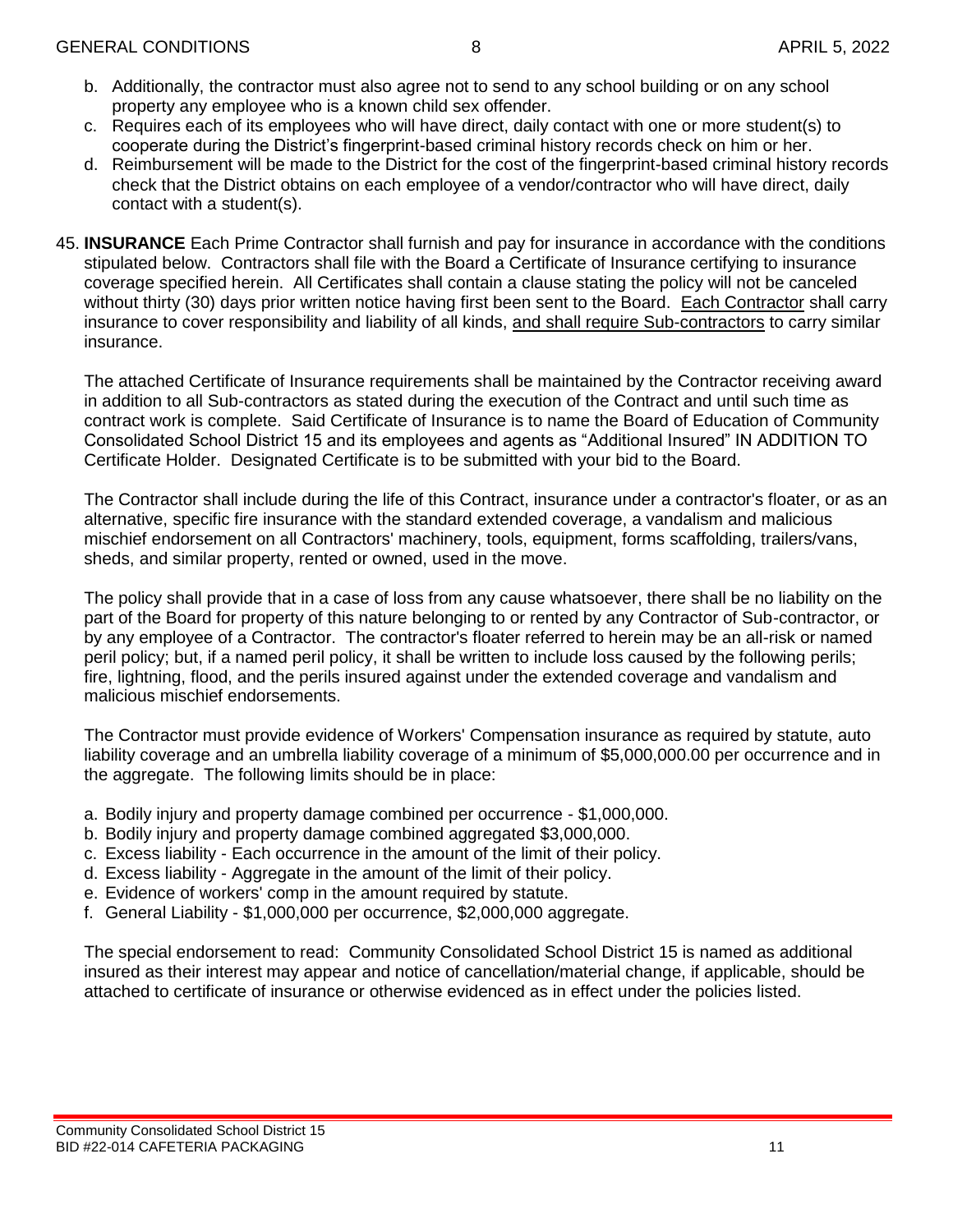|                                                                                                                                                                                                                                                                                                                                                                                                                                                                | <b>CERTIFICATE OF LIABILITY INSURANCE</b>             |                                        |                           |                                                                                                                            | 01/01/2015            | DATE (MM/DD/YYYY)     |
|----------------------------------------------------------------------------------------------------------------------------------------------------------------------------------------------------------------------------------------------------------------------------------------------------------------------------------------------------------------------------------------------------------------------------------------------------------------|-------------------------------------------------------|----------------------------------------|---------------------------|----------------------------------------------------------------------------------------------------------------------------|-----------------------|-----------------------|
| THIS CERTIFICATE IS ISSUED AS A MATTER OF INFORMATION ONLY AND CONFERS NO RIGHTS UPON THE CERTIFICATE HOLDER. THIS<br>CERTIFICATE DOES NOT AFFIRMATIVELY OR NEGATIVELY AMEND, EXTEND OR ALTER THE COVERAGE AFFORDED BY THE POLICIES<br>BELOW. THIS CERTIFICATE OF INSURANCE DOES NOT CONSTITUTE A CONTRACT BETWEEN THE ISSUING INSURER(S), AUTHORIZED<br>REPRESENTATIVE OR PRODUCER, AND THE CERTIFICATE HOLDER.                                               |                                                       |                                        |                           |                                                                                                                            |                       |                       |
| IMPORTANT: If the certificate holder is an ADDITIONAL INSURED, the policy(ies) must be endorsed. If SUBROGATION IS WAIVED, subject to<br>the terms and conditions of the policy, certain policies may require an endorsement. A statement on this certificate does not confer rights to the<br>certificate holder in lieu of such endorsement(s).                                                                                                              |                                                       |                                        |                           |                                                                                                                            |                       |                       |
| PRODUCER                                                                                                                                                                                                                                                                                                                                                                                                                                                       |                                                       | <b>CONTACT</b><br>NAME:                |                           |                                                                                                                            |                       |                       |
| Frank's Insurance Agency                                                                                                                                                                                                                                                                                                                                                                                                                                       |                                                       | PHONE<br>(A/C. No. Ext):<br>E-MAIL     |                           | FAX<br>(AC, Ne):                                                                                                           |                       |                       |
| Main Street                                                                                                                                                                                                                                                                                                                                                                                                                                                    |                                                       | ADDRESS.                               |                           |                                                                                                                            |                       |                       |
| Anywhere IL 00000                                                                                                                                                                                                                                                                                                                                                                                                                                              |                                                       | <b>PRODUCER</b><br>CUSTOMER ID #:      |                           |                                                                                                                            |                       |                       |
| <b>INSURED</b>                                                                                                                                                                                                                                                                                                                                                                                                                                                 |                                                       |                                        | Name of Insurance Company | INSURER(S) AFFORDING COVERAGE                                                                                              |                       | NAIC#<br>Enter NAIC # |
| DEF Construction Company                                                                                                                                                                                                                                                                                                                                                                                                                                       |                                                       | <b>INSURER A:</b><br>INSURER B:        | Name of Insurance Company |                                                                                                                            |                       | Enter NAIC #          |
| 456 Main Street                                                                                                                                                                                                                                                                                                                                                                                                                                                |                                                       | INSURER C:                             | Name of Insurance Company |                                                                                                                            |                       | Enter NAIC #          |
|                                                                                                                                                                                                                                                                                                                                                                                                                                                                |                                                       | INSURER D:                             |                           |                                                                                                                            |                       |                       |
| Anywhere IL 00000                                                                                                                                                                                                                                                                                                                                                                                                                                              |                                                       | <b>INSURER E:</b>                      |                           |                                                                                                                            |                       |                       |
|                                                                                                                                                                                                                                                                                                                                                                                                                                                                |                                                       | INSURER F:                             |                           |                                                                                                                            |                       |                       |
| COVERAGES                                                                                                                                                                                                                                                                                                                                                                                                                                                      | <b>CERTIFICATE NUMBER:</b>                            |                                        |                           | <b>REVISION NUMBER:</b>                                                                                                    |                       |                       |
| THIS IS TO CERTIFY THAT THE POLICIES OF INSURANCE LISTED BELOW HAVE BEEN ISSUED TO THE INSURED WATER ABOVE FOR THE POLICY PERIOD INDICATED. NOTWITHSTANDING ANY REQUIREMENT, TERM OR CONDITION OF ANY CONTRACT OR OFFICE DOED<br>CERTIFICATE MAY BE ISSUED OR MAY PERTAIN, THE INSURANCE AFFORDED BY THE POLICIES DESCRIBED PEREIN IS SUBJECT TO ALL THE TERMS,<br>EXCLUSIONS AND CONDITIONS OF SUCH POLICIES. LIMITS SHOWN MAY HAVE BEEN REDUCED BY RAID LAMS |                                                       |                                        |                           |                                                                                                                            |                       |                       |
| <b>ADDL SUBR</b><br><b>INSR</b><br>LTR<br>TYPE OF INSURANCE<br>INSR WVD                                                                                                                                                                                                                                                                                                                                                                                        | <b>POLICY NUMBER</b>                                  | POLICY EFF                             |                           | <b>LIMITS</b>                                                                                                              |                       |                       |
| GENERAL LIABILITY                                                                                                                                                                                                                                                                                                                                                                                                                                              |                                                       |                                        |                           | <b>EACH OCCURRENCE</b><br>DAMAGE TO RENTED<br>PREMISES (Ea coourrings)                                                     |                       | s 1,000,000           |
| Y<br>х<br>COMMERCIAL GENERAL LIABILITY<br>А                                                                                                                                                                                                                                                                                                                                                                                                                    |                                                       |                                        | <b>\OO\QO-00-00</b>       |                                                                                                                            | \$100,000<br>\$10,000 |                       |
| CLAIMS-MADE X CCCUR                                                                                                                                                                                                                                                                                                                                                                                                                                            |                                                       |                                        |                           | MED EXP (Any one person)<br>PERSONAL & ADV INJURY                                                                          |                       | s 1,000,000           |
|                                                                                                                                                                                                                                                                                                                                                                                                                                                                |                                                       |                                        |                           | GENERAL AGGREGATE                                                                                                          |                       | \$2,000,000           |
| GENL AGGREGATE LIMIT APPLIES PER:                                                                                                                                                                                                                                                                                                                                                                                                                              |                                                       |                                        |                           | PRODUCTS - COMP/OP AGG                                                                                                     |                       | \$2,000,000           |
| PRO-<br>POLICY   A<br>LOC-                                                                                                                                                                                                                                                                                                                                                                                                                                     |                                                       |                                        |                           |                                                                                                                            | s.                    |                       |
| AUTOMOBILE LIABILITY                                                                                                                                                                                                                                                                                                                                                                                                                                           |                                                       |                                        |                           | <b>COMBINED SINGLE LIMIT</b>                                                                                               |                       | \$1,000,000           |
| x<br>ANY AUTO<br>А                                                                                                                                                                                                                                                                                                                                                                                                                                             | 00-00-00                                              |                                        | 00-00-00 00-00-00         | (Ea eccident)<br>BODILY INJURY (Per person)                                                                                | s.                    |                       |
| ALL OWNED AUTOS                                                                                                                                                                                                                                                                                                                                                                                                                                                |                                                       |                                        |                           | BODILY INJURY (Par accident)                                                                                               | з                     |                       |
| Y<br>SCHEDULED AUTOS                                                                                                                                                                                                                                                                                                                                                                                                                                           |                                                       |                                        |                           | FROPERTY DAWAGE                                                                                                            | \$                    |                       |
| HIRED AUTOS                                                                                                                                                                                                                                                                                                                                                                                                                                                    |                                                       |                                        |                           | (Per and dent)                                                                                                             | s.                    |                       |
| NON-OWNED AUTOS                                                                                                                                                                                                                                                                                                                                                                                                                                                |                                                       |                                        |                           |                                                                                                                            | ŝ                     |                       |
| UMBRELLA LIAB                                                                                                                                                                                                                                                                                                                                                                                                                                                  |                                                       |                                        |                           |                                                                                                                            |                       | s 5.000.000           |
| <b>ODCLR</b><br>в<br>EXCESS LIAB                                                                                                                                                                                                                                                                                                                                                                                                                               |                                                       |                                        |                           | <b>EACH OCCURRENCE</b><br><b>AGGREGATE</b>                                                                                 |                       | \$5,000,000           |
| CLAIMS-MADE                                                                                                                                                                                                                                                                                                                                                                                                                                                    |                                                       |                                        |                           |                                                                                                                            | \$                    |                       |
| DEDUCTIBLE<br><b>RETENTION \$</b>                                                                                                                                                                                                                                                                                                                                                                                                                              |                                                       |                                        |                           |                                                                                                                            | 8                     |                       |
| WORKERS COMPENSATION                                                                                                                                                                                                                                                                                                                                                                                                                                           |                                                       |                                        |                           | 깳<br>WC STATU-<br>TORY LIMITS<br>x                                                                                         |                       |                       |
| AND EMPLOYERS' LIABILITY<br>ANY PROPRIETORPARTNER EXECUTIVE<br>'n/a Y                                                                                                                                                                                                                                                                                                                                                                                          | 00-00-00                                              |                                        |                           | 00-00-00 00-00-00 EL EACH ACCIDENT                                                                                         |                       | \$1,000,000           |
| OFFICER/MEMBER EXCLUDE AND<br>(Mandatory in NH)                                                                                                                                                                                                                                                                                                                                                                                                                |                                                       |                                        |                           | E.L. DISEASE - EA EMPLOYEE \$ 1,000,000                                                                                    |                       |                       |
| If yes, describe under<br>DESCRIPTION OF OPERATIONS belg                                                                                                                                                                                                                                                                                                                                                                                                       |                                                       |                                        |                           | EL DISEASE - POLICY LIMIT   \$ 1,000,000                                                                                   |                       |                       |
| А<br>Professional Liability                                                                                                                                                                                                                                                                                                                                                                                                                                    | 00-00-00                                              |                                        |                           | 00-00-00 00-00-00 S1,000,000 each claim                                                                                    |                       |                       |
| DESCRIPTION OF OPERATIONS/LOCATIONS/VEHICLES   Aftach ACORD 101, Additional Remarks Schedule, if more space is required)                                                                                                                                                                                                                                                                                                                                       |                                                       |                                        |                           |                                                                                                                            |                       |                       |
| It is understood and agreed that the following shall be additional insured on a primary non-contributory basis: CCSD 15 including all                                                                                                                                                                                                                                                                                                                          |                                                       |                                        |                           |                                                                                                                            |                       |                       |
|                                                                                                                                                                                                                                                                                                                                                                                                                                                                |                                                       |                                        |                           |                                                                                                                            |                       |                       |
| elected and appointed officials, all employees and volunteers, and all board members. Waiver of subrogation applies in favor of CCSD 15.                                                                                                                                                                                                                                                                                                                       |                                                       |                                        |                           |                                                                                                                            |                       |                       |
| <b>CERTIFICATE HOLDER</b>                                                                                                                                                                                                                                                                                                                                                                                                                                      |                                                       | CANCELLATION                           |                           |                                                                                                                            |                       |                       |
| Community Consolidated School District 15                                                                                                                                                                                                                                                                                                                                                                                                                      |                                                       |                                        |                           | SHOULD ANY OF THE ABOVE DESCRIBED POLICIES BE CANCELLED BEFORE<br>THE EXPIRATION DATE THEREOF, NOTICE WILL BE DELIVERED IN |                       |                       |
| Attn: Tari Farina                                                                                                                                                                                                                                                                                                                                                                                                                                              |                                                       | ACCORDANCE WITH THE POLICY PROVISIONS. |                           |                                                                                                                            |                       |                       |
| AUTHORIZED REPRESENTATIVE<br>580 N First Bank Drive                                                                                                                                                                                                                                                                                                                                                                                                            |                                                       |                                        |                           |                                                                                                                            |                       |                       |
| Palatine IL 60067                                                                                                                                                                                                                                                                                                                                                                                                                                              |                                                       |                                        |                           | Your Insurance Agent                                                                                                       |                       |                       |
| ACORD 25 (2009/09)                                                                                                                                                                                                                                                                                                                                                                                                                                             | The ACORD name and logo are registered marks of ACORD |                                        |                           | @ 1988-2009 ACORD CORPORATION. All rights reserved.                                                                        |                       |                       |

ACORDs provided by Forms Boss. www.FormsBoss.com; (c) Impressive Publishing 800-208-1977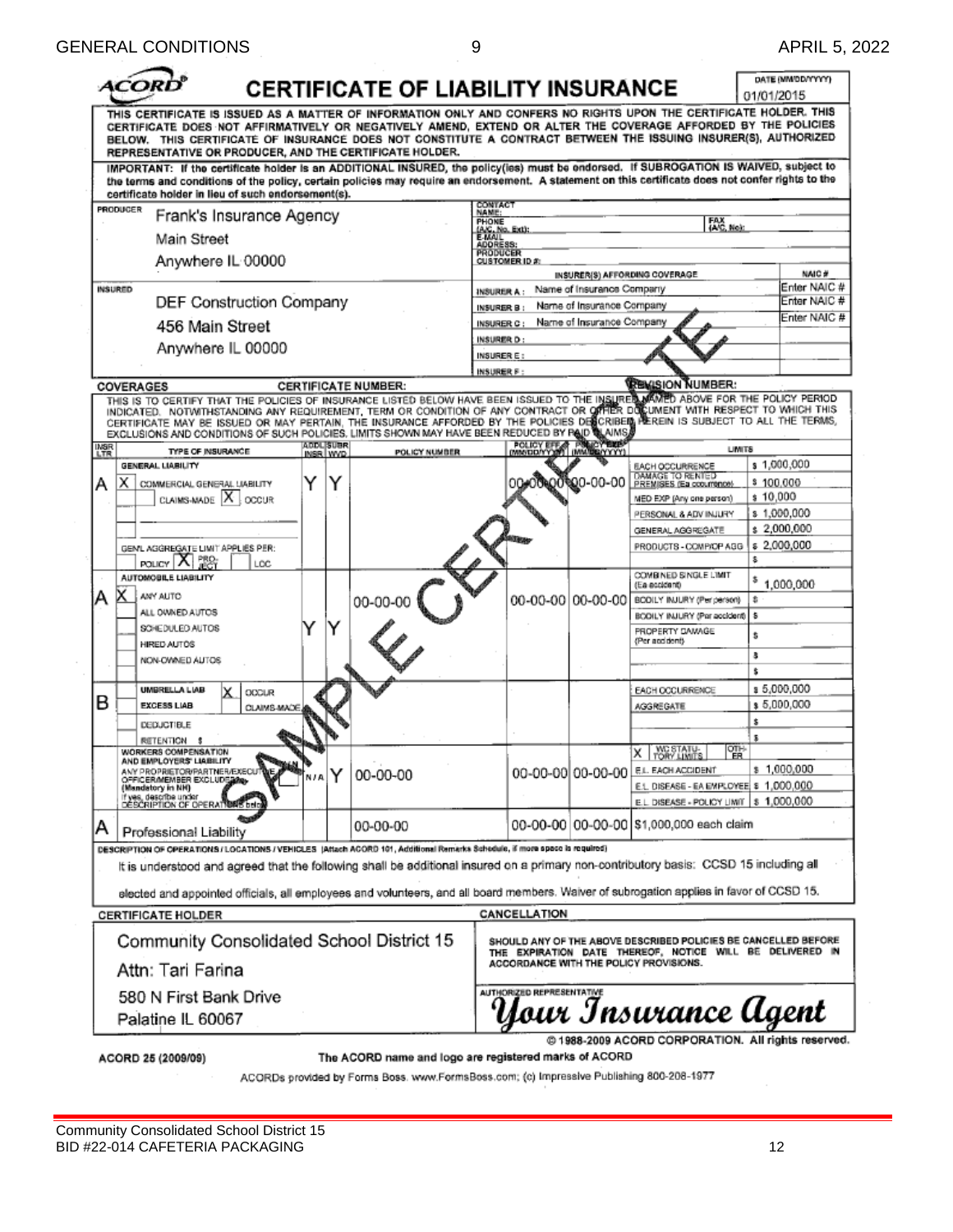- 46. All entities seeking to enter into a contract with the District must provide written certification to the District that it will provide a drug free workplace by complying with the Ill Drug Free Workplace Act, 30 ILCS 580. All contractors must comply with the notification mandates and other requirements in the Ill Drug Free Workplace Act. "Contractor" is defined in the Ill Drug Free Workplace Act as "a corporation, partnership, or other entity with 25 or more employees at the time of letting the contract, or a department, division, or unit thereof, directly responsible for the specific performance under a contract of \$5,000 or more."
- 47. Each contractor with the District must comply with 105 ILCS5/24-5 and agree:
	- a. Concerning each new employee who will have direct, daily contact with one or more student(s), to provide the District with evidence of physical fitness to perform the duties assigned and freedom from communicable disease
	- b. To require any new or existing employee who has and will have direct, daily contact with one or student(s) to complete additional health examinations as required by the District and be subject to additional health examinations, including tuberculosis screening, as required by the Ill Department of Public Health rules or order of a local health official.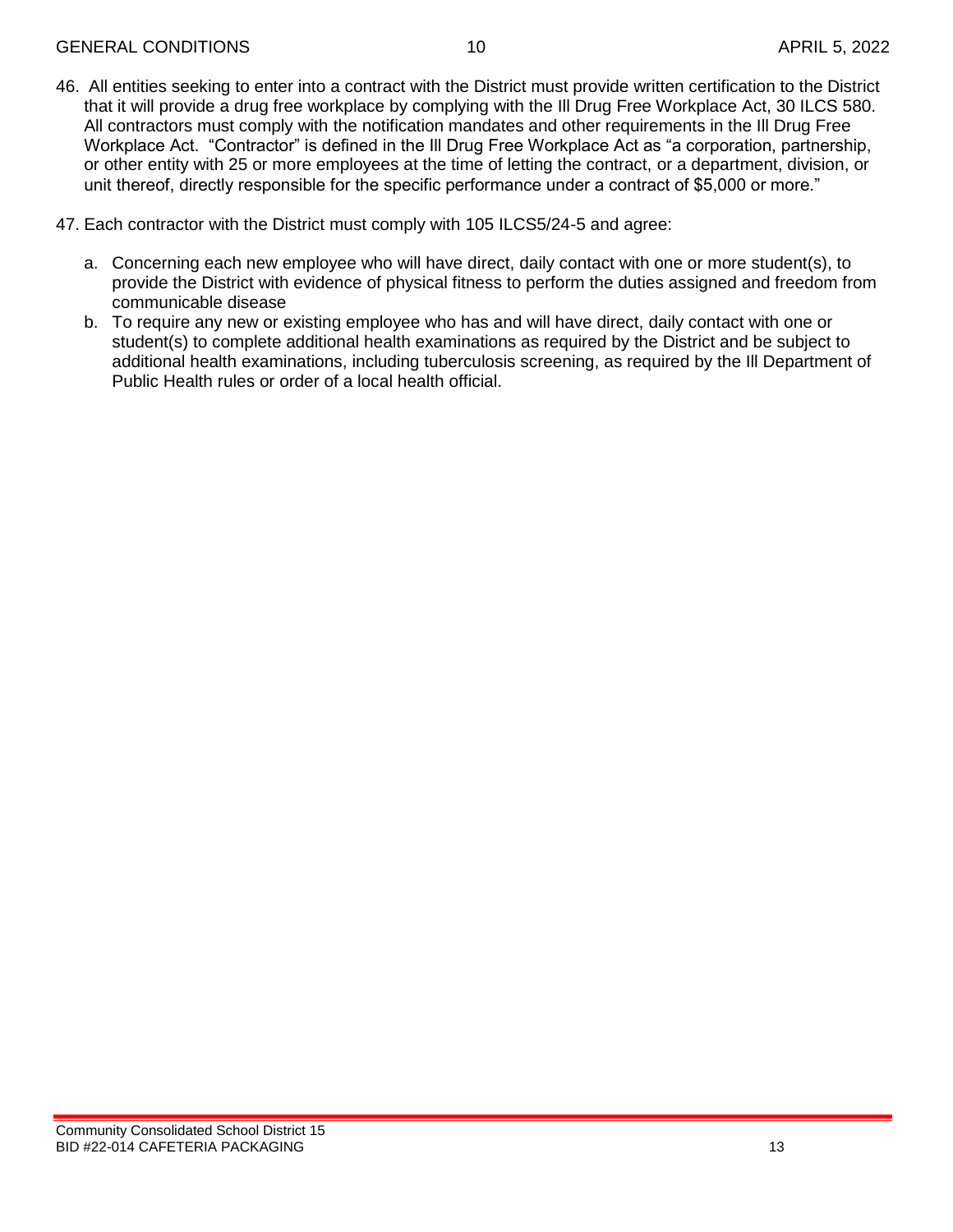#### EXHIBIT "A" BID #22-014 CAFETERIA PACKAGING APRIL 5, 2022 COMMUNITY CONSOLIDATED SCHOOL DISTRICT 15

#### **SCOPE OF WORK**

With an enrollment of approximately 12,300 students and a staff of 2,000 employees, Community Consolidated School District 15 (CCSD15) is one of the largest elementary school districts in Illinois. CCSD15 has twenty (20) school buildings and three (3) administrative support buildings. CCSD15 is soliciting bids for Cafeteria Packaging Supplies to be utilized through the District's twenty school buildings.

#### **SPECIFICATIONS**

- 1. A one-year contract will be awarded to the lowest, responsible bidder in each category. The one-year contract will commence on July 1, 2022, and quoted pricing shall remain in effect for the entirety of the contract which is July 1, 2022, through June 30, 2023.
- 2. Delivery requirements for each item are notated in the table below. After bid award, the Director of Nutrition Services will coordinate with the vendor on specific delivery dates and times.
- 3. Item Categories: Items to be bid are listed in groups of similar purpose and are identified by numbers one  $(1)$  through four  $(4)$ .
- 4. Units of Purchase: Where wholesale units of purchase are standardized, the unit is specified accordingly. However, it is recognized that some units of pack vary from one manufacturer to another. If a bidder wishes to quote a reasonable size which is different from the unit specified, they may do so, but the total quantity must be equivalent, and the pack must be listed.
- 5. The District requests that the successful bidder track the usage of items eligible for manufacturer rebates (if applicable) so that all available rebate monies can be received by the District's Nutrition Services Department. Available manufacturer rebates SHOULD NOT be included in the bid price.
- 6. In order to comply with federal regulations, the bidders are required to have a HACCP plan in place. This plan shall cover all aspects including receiving, storing, and delivery of product.
- 7. All products shall be received in clean, dry condition, free of dust, dirt and soil. Repacked product is not acceptable. Product found to be unacceptable will be rejected either upon delivery or upon opening the case (in the event of hidden damage). Reason for refusal will be notated on the invoice, and the Distributor shall be informed in order to issue credit and/or replace the product. If product requires replacement, the Distributor will replace items on a timely basis in order to minimize production disruption.

#### **SAMPLES**

- 1. All samples must be received by 12:30 P.M. CDT on the bid due date of TUESDAY, APRIL 26, 2022. Samples will not be considered if received after the bid due date. If the samples are sent separately, the packaging must be clearly marked BID #22-014 CAFETERIA PACKAGING, ATTENTION: TARI FARINA.
- 2. Samples will be returned at the bidder's expense upon written request. Written request for the return of samples must be included in the bid submission. In the absence of a written request upon bid opening, the District will assume no responsibility for the return of samples.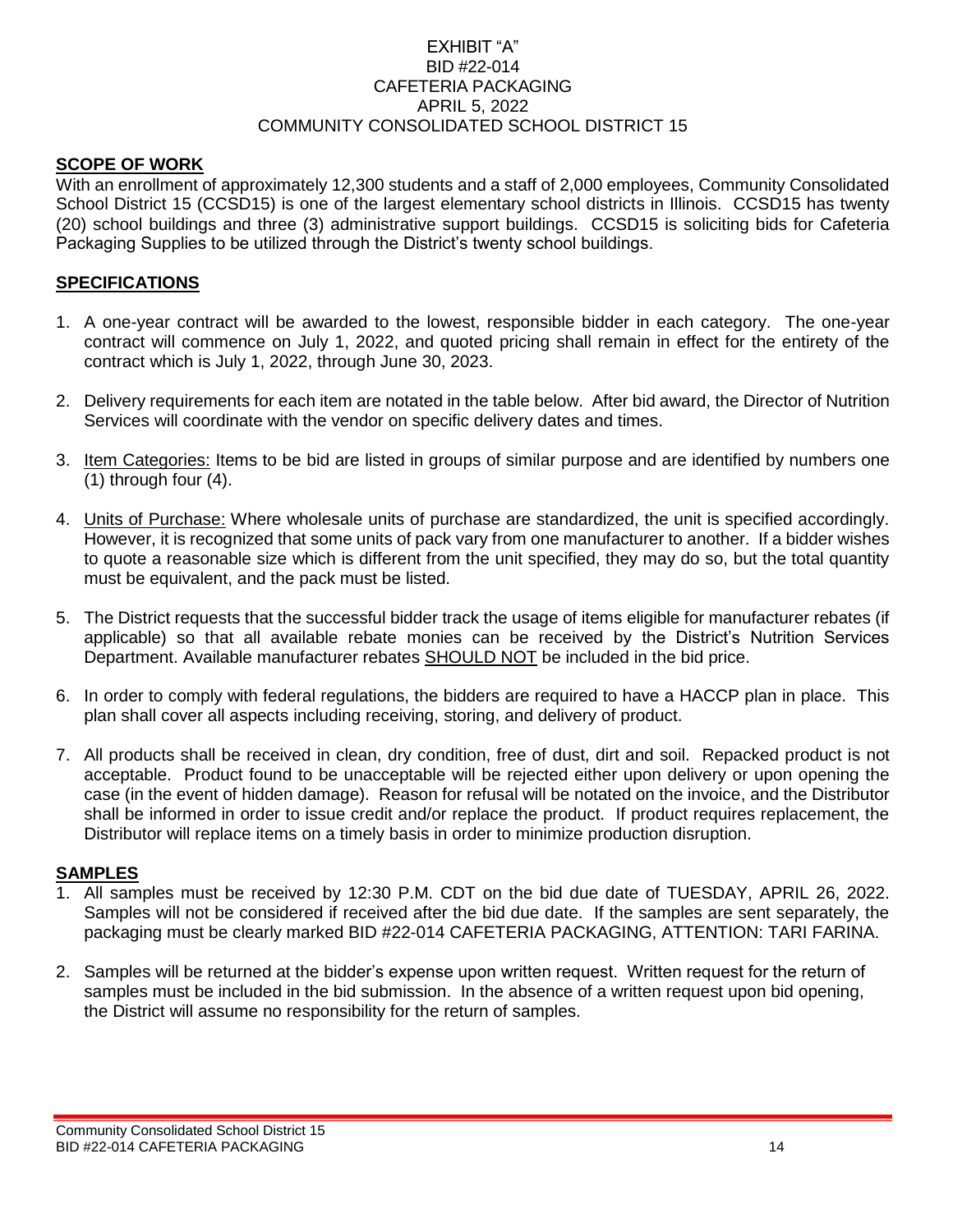#### **DELIVERY**

1. Prices should be quoted F.O.B Palatine and Rolling Meadows, IL, with all transportation and handling charges paid by the bidder to the following destination:

> Walter R. Sundling Junior High Nutrition Services Department 1100 N. Smith Street Palatine, IL 60067

- 2. Deliveries are to be made Monday through Friday between 6:30 A.M. and 2:30 P.M at the District's Nutrition Services Department dock. The address is referenced above.
- 3. Vendors must contact the department a minimum of 48 hours prior to delivery. Should the District not receive 48-hour notice, the delivery will be rejected.

#### **QUESTIONS**

All inquiries about this Bid will be addressed by email only. Questions may be submitted to Tari Farina, at [farinat@ccsd15.net.](mailto:farinat@ccsd15.net) The last day for questions is 12:30 P.M. on Friday, April 22, 2022. Addenda may be issued up to 24 hours prior to the bid opening on Tuesday, April 26, 2022, at 12:30 p.m. CDT.

#### **PRODUCT LIST**

- 1. Quantities provided for items in each category are estimates only, and may increase due to certain schools eligibility for CEP.
- 2. Products listed in Category 1, Category 2 and Category 3 will be awarded by GROUP, while Category 4 will be awarded by LINE ITEM.

| <b>CATEGORY 1: FOIL TRAYS</b>         |                                                                                                                                                                                                                                                                                                                                    |                |                                                                                              |  |  |  |
|---------------------------------------|------------------------------------------------------------------------------------------------------------------------------------------------------------------------------------------------------------------------------------------------------------------------------------------------------------------------------------|----------------|----------------------------------------------------------------------------------------------|--|--|--|
| <b>AWARDED BY GROUP</b>               |                                                                                                                                                                                                                                                                                                                                    |                |                                                                                              |  |  |  |
| No.                                   | <b>Item Description</b>                                                                                                                                                                                                                                                                                                            | Quantity       | <b>Delivery Requirements</b>                                                                 |  |  |  |
| 1A.                                   | ALUMINUM FOIL CASSEROLE TRAYS FOR TYPE A SCHOOL LUNCH<br>Single Compartment pizza/casserole tray, top out 6 $\frac{1}{2}$ " x 5" with vertical depth<br>of 1 7/16", bottom dimension 3 13/16" x 5 3/8" gauge .0030 packaged 1,000<br>units per case Durable Packaging #205-30-1000 or equivalent.<br><b>MUST SUBMIT 25 SAMPLES</b> | 175<br>cases   | 90 cases August 2022<br>85 cases January 2023                                                |  |  |  |
| 1B.                                   | ALUMINUM FOIL HAMBURGER TRAYS FOR TYPE A SCHOOL LUNCH<br>Top out inches 6 1/2" x 5", hamburger two compartments, vertical depth of 1<br>7/16", and inside divider to ledge, gauge .0030 packaged 1,000 units per case.<br>Durable Packaging #225-30-1000 or equivalent.<br><b>MUST SUBMIT 25 SAMPLES</b>                           | 375<br>cases   | 95 cs. August 2022<br>95 cs. November 2022<br>95 cs. January 2023<br>90 cs. March 2023       |  |  |  |
| 1C.                                   | ALUMINUM FOIL HOT DOG TRAYS FOR TYPE A SCHOOL LUNCH<br>Top out 6 $\frac{1}{2}$ " x 5", hot dog two compartment, vertical depth of<br>1 7/16", and inside divider to ledge, gauge .0030 packaged 1,000 units per<br>case. Durable Packaging #215-30-1000 or equivalent.<br><b>MUST SUBMIT 25 SAMPLES</b>                            | 120<br>cases   | 60 cs. August 2022<br>60 cs. January 2023                                                    |  |  |  |
| <b>CATEGORY 2: CARDBOARD PRODUCTS</b> |                                                                                                                                                                                                                                                                                                                                    |                |                                                                                              |  |  |  |
| <b>AWARDED BY GROUP</b>               |                                                                                                                                                                                                                                                                                                                                    |                |                                                                                              |  |  |  |
| 2A.                                   | SQP PRODUCT NUMBER 6195, OR EQUAL, CARRY TRAY<br>SQP Product number 6195, or equivalent, carry tray, kraft, and plaid imprint.<br>8.5" x 5.5" x 2", 500 per case. MUST SUBMIT 10 SAMPLES                                                                                                                                           | 2,500<br>cases | Drop shipment of 350 cases<br>per delivery, with first delivery<br>to be made in August 2022 |  |  |  |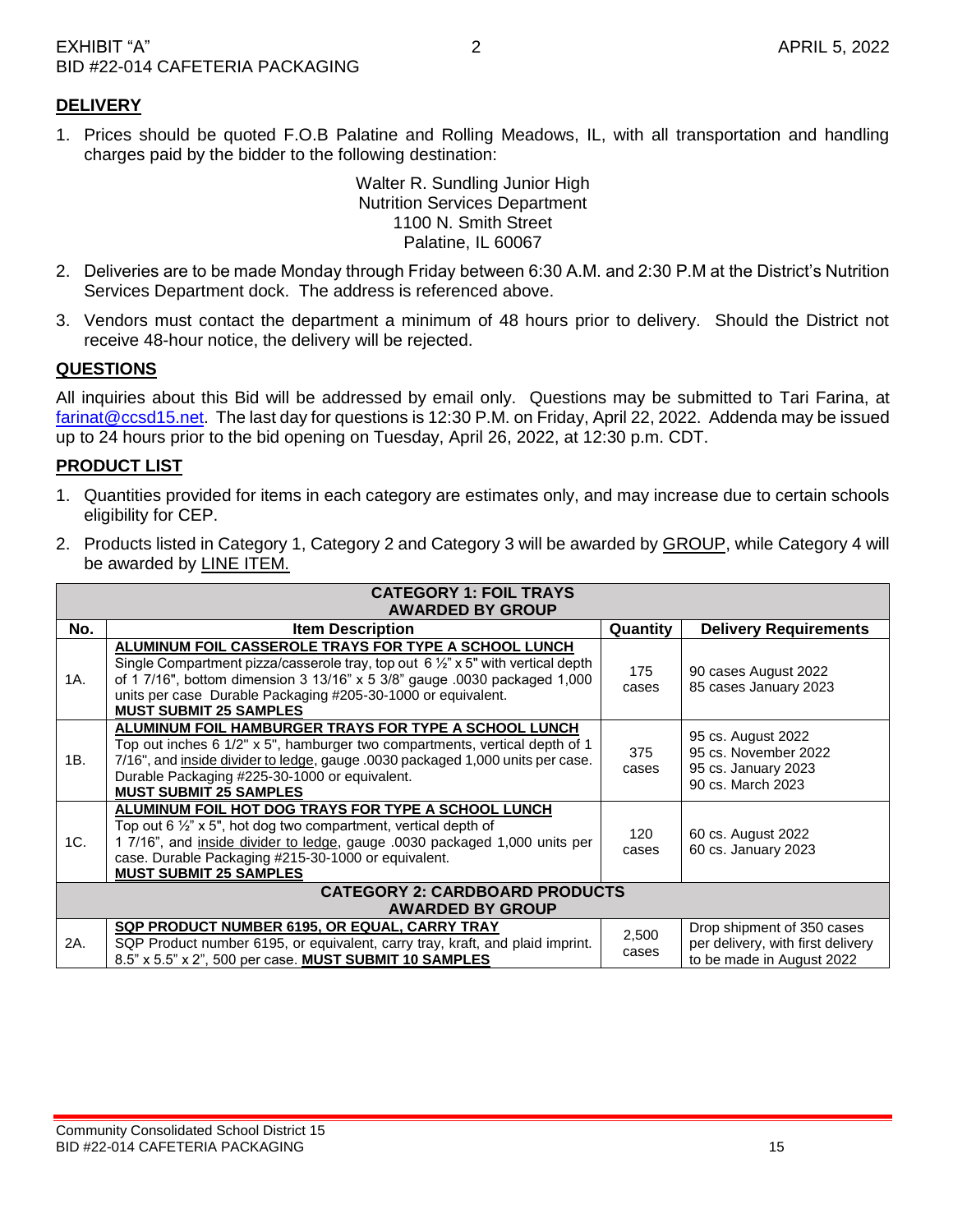|     | <b>CATEGORY 3: LIDDING FILM</b>                                                                                                                                                                                                                                                                                                                                                                                                                                                                                                                                                                                                                                                                                                                                                                                                                            |                                                     |                                                                          |  |  |  |  |
|-----|------------------------------------------------------------------------------------------------------------------------------------------------------------------------------------------------------------------------------------------------------------------------------------------------------------------------------------------------------------------------------------------------------------------------------------------------------------------------------------------------------------------------------------------------------------------------------------------------------------------------------------------------------------------------------------------------------------------------------------------------------------------------------------------------------------------------------------------------------------|-----------------------------------------------------|--------------------------------------------------------------------------|--|--|--|--|
|     | <b>AWARDED BY GROUP</b>                                                                                                                                                                                                                                                                                                                                                                                                                                                                                                                                                                                                                                                                                                                                                                                                                                    |                                                     |                                                                          |  |  |  |  |
| 3A. | PERFORATED POLYESTER PACKAGING LIDDING FILM: 15" WIDTH (HOT<br>PACK)<br>Transparent, ovenable, grease-resistant polyester lidding, heat sealable<br>(wound towards the core). Specifically for use on horizontal overwrap<br>applications (Ameripak Model 60). Must withstand convection oven condition<br>ranging from 250°F to 400°F and freezer conditions to -20°F. Roll specifications<br>standard: 3" core I.D., 8.25" O.D. with core flush to end of roll and may not<br>extend more than 1/16" from either end. Average roll weight approx. 29 lbs.<br>Number of rolls determined by weight. Rolls individually wrapped and stretch<br>wrapped on pallets. MUST BE GRADE "A" FACTORY FIRST FILM. NO<br>GRADE "B". 30 perforations per square inch, 80 gauge thickness, and a yield<br>of 24,800 inches per square pound. MUST SUBMIT 1 SAMPLE ROLL | 4,350<br>Pounds<br><b>OR</b><br>150<br><b>Rolls</b> | 50 rolls August 2022<br>50 rolls November 2022<br>50 rolls February 2023 |  |  |  |  |
| 3B. | POLYPROPYLENE FILM: 15" WIDTH (COLD PACK)<br>Two- sided, sealable cold wrapping film for cold food, on a horizontal wrapper<br>(Ameripak Model 60). Clear .001 min. bi-axially oriented, 25-micron thickness<br>(100g), yield of 31,000 inches per square pound polypropylene. Wound on 3"<br>recycled core outside O.D. 9.5". Average roll weight approx. 29 lbs. Rolls<br>individually wrapped and stretch wrapped on pallets. MUST BE GRADE "A"<br>FACTORY FIRST FILM. NO GRADE "B". Number of rolls determined by roll<br>weight. MUST SUBMIT 1 SAMPLE ROLL                                                                                                                                                                                                                                                                                            | 1,740<br>Pounds<br><b>OR</b><br>60 Rolls            | 20 rolls August 2022<br>20 rolls November 2022<br>20 rolls February 2023 |  |  |  |  |
| 3C. | POLYPROPYLENE FILM: 11.25" WIDTH (COLD PACK)<br>Two-sided, sealable cold wrapping film for cold food on a horizontal wrapper<br>(Ameripak Model 60). Clear .001 min. bi-axially oriented, 25-micron thickness<br>(100g), yield of 31,100 inches per square pound polypropylene. Wound on 3"<br>recycled core outside O.D. 9.5". Average roll weight approx. 22 lbs. Rolls<br>individually wrapped and stretch wrapped on pallets. MUST BE GRADE "A"<br>FACTORY FIRST FILM. NO GRADE "B". Number of rolls determined by roll<br>weight. MUST SUBMIT 1 SAMPLE ROLL                                                                                                                                                                                                                                                                                           | 220<br>Pounds<br><b>OR</b><br>10 Rolls              | 10 rolls January 2023                                                    |  |  |  |  |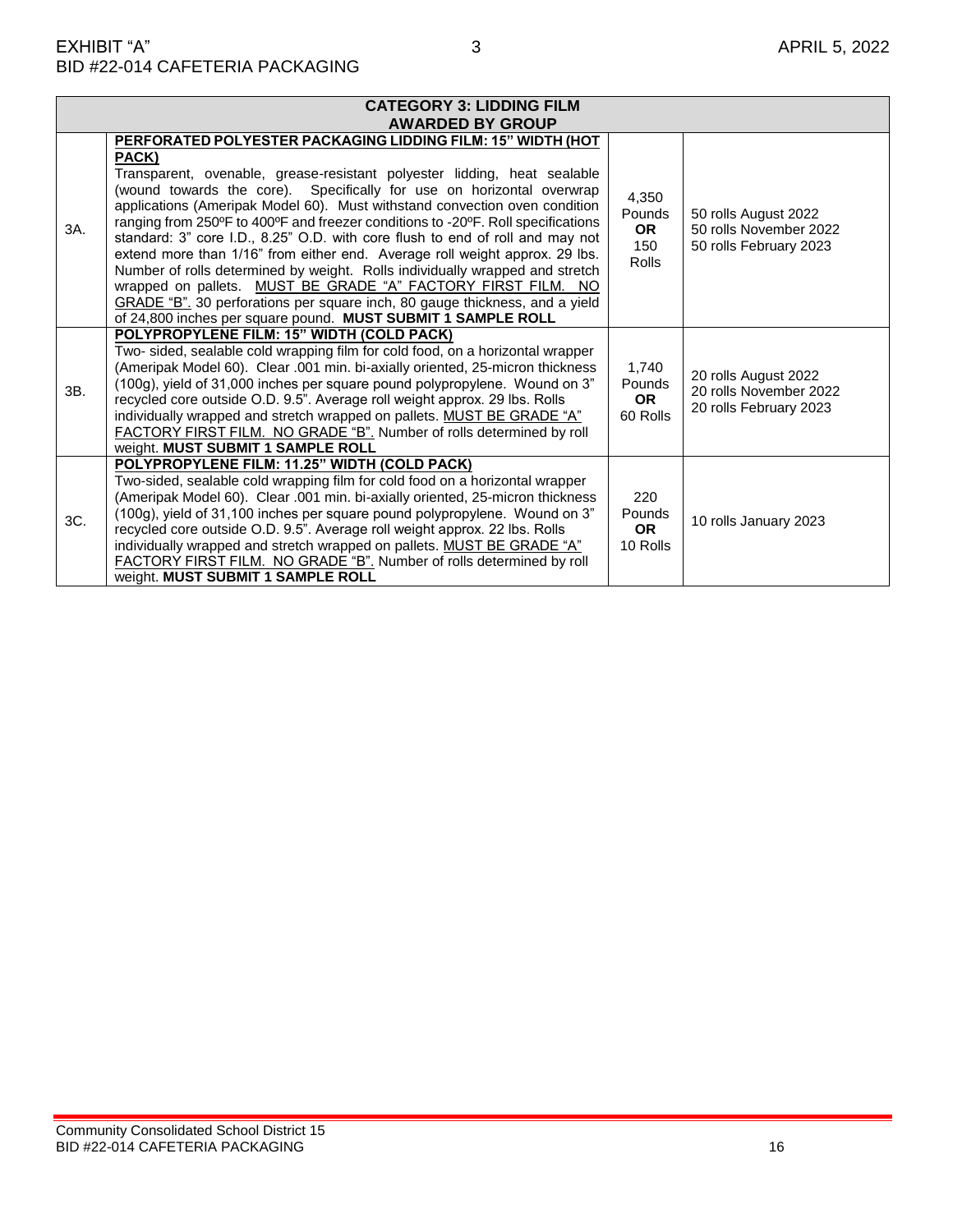|     | <b>CATEGORY 4: PLASTIC PRODUCTS</b><br><b>AWARDED BY LINE ITEM</b>                                                                                                                                                                                                                                                                                                                                                                                            |               |                                                                                                                |  |  |  |  |
|-----|---------------------------------------------------------------------------------------------------------------------------------------------------------------------------------------------------------------------------------------------------------------------------------------------------------------------------------------------------------------------------------------------------------------------------------------------------------------|---------------|----------------------------------------------------------------------------------------------------------------|--|--|--|--|
| 4A. | <b>UTENSIL PAK - SPORK</b><br>Prepacked 5.75" medium weight Polypropylene Spork and (5.75") plastic straw<br>with a (10" x 10") folded napkin contained in plastic wrapper, Random (assorted<br>or white colors) packaged 1,000 units per case. MUST SUBMIT 25 SAMPLES                                                                                                                                                                                        | 1550<br>cases | 300 cs August 2022<br>350 cs October 2022<br>300 cs December 2022<br>300 cs February 2023<br>300 cs April 2023 |  |  |  |  |
| 4B. | <b>UTENSIL PAK - KNIFE/FORK</b><br>Prepacked medium weight Polypropylene Fork/Knife with a (10" x 10") folded<br>napkin contained in plastic wrapper, Random (assorted or white colors)<br>packaged 1,000 units per case. MUST SUBMIT 25 SAMPLES                                                                                                                                                                                                              | 250<br>cases  | 50 cs August 2022<br>50 cs October 2022<br>50 cs December 2022<br>50 cs February 2023<br>50 cs April 2023      |  |  |  |  |
| 4C. | FORM PLASTICS PRODUCT NUMBER 6043 OR EQUAL, PLASTIC ONE<br>(1) COMPARTMENT CONTAINER<br>Form Plastic Product Number 6043, OR EQUAL, Oblong, one compartment,<br>open tray, 18 mil Plastic containers exterior dimensions 6 1/2" x 5" x 1 5/8" flat<br>flange. Stacking lugs on the inside of container, packaged 1,500 units per<br>case. Oriented Polystyrene (OPS) or High Impact Polystyrene (HIPS) colors<br>are acceptable. MUST SUBMIT 25 SAMPLES       | 150<br>cases  | 50 cs August 2022<br>50 cs November 2022<br>50 cs February 2023                                                |  |  |  |  |
| 4D. | FORM PLASTICS PRODUCT NUMBER 6263 OR EQUAL, PLASTIC TWO<br>(2) COMPARTMENT CONTAINER<br>Form Plastic Product Number 6263, OR EQUAL, Oblong, Two compartment,<br>nacho tray, 18 mil Plastic containers exterior dimensions 6 1/2" x 5" x 1 5/8" flat<br>flange. Stacking lugs on the inside of container packaged 1,500 units per case.<br>Oriented Polystyrene (OPS) or High Impact Polystyrene (HIPS) colors are<br>acceptable. MUST SUBMIT 25 SAMPLES       | 100<br>cases  | 50 cs August 2022<br>50 cs November 2022                                                                       |  |  |  |  |
| 4E. | FORM PLASTICS PRODUCT NUMBER 6273 OR EQUAL, PLASTIC TWO<br>(2) COMPARTMENT CONTAINER<br>Form Plastic Product Number 6273, OR EQUAL, Oblong Two compartment,<br>hamburger divider, 18 mil Plastic containers exterior dimensions 6 1/2" x 5" x 1<br>5/8" flat flange. Stacking lugs on the inside of container packaged 1,500 units<br>per case. Oriented Polystyrene (OPS) or High Impact Polystyrene (HIPS) colors<br>are acceptable. MUST SUBMIT 25 SAMPLES | 100<br>cases  | 50 cs August 2022<br>50 cs November 2022                                                                       |  |  |  |  |
| 4F. | PARPAK PRODUCT NUMBER 02345, or EQUAL, HINGED, EXTRA<br><b>SHALLOW CONTAINER</b><br>Parpak Product Number 02345, 6.25"x4 7/8" x1.4" clear lid, black base,<br>hinged container, 300 per case. MUST SUBMIT 10 SAMPLES                                                                                                                                                                                                                                          | 75<br>cases   | 75 cs November 2022                                                                                            |  |  |  |  |
| 4G. | PARPAK PRODUCT NUMBER 29426, OR EQUAL 4 OZ. CONTAINER<br>Parpak Product Number 29426, OR EQUAL, 4 oz. shallow container, 9 mil,<br>prefer black OPS, 3 1/16" x 3 1/16" x 1". 2500 units per case<br><b>MUST SUBMIT 25 SAMPLES</b>                                                                                                                                                                                                                             | 65<br>cases   | 65 cs August 2022                                                                                              |  |  |  |  |
| 4H. | PARPAK PRODUCT NUMBER 21960, OR EQUAL, 6 OZ HINGED<br><u>CONTAINER</u><br>Parpak Product Number 21960, OR EQUAL, 6 oz. hinged, 12.5 mil. OPS, 3<br>7/8" x 3.75" x 1 5/8", 1500 per case. MUST SUBMIT 25 SAMPLES                                                                                                                                                                                                                                               | 25<br>cases   | 25 cs August 2022                                                                                              |  |  |  |  |
| 4I. | <b>FORM PLASTICS PRODUCT NUMBER 5047 OR EQUAL, BLACK DUAL</b><br><b>OVENABLE TRAY</b><br>Form Plastics Product Number 5047, OR EQUAL, black dual ovenable, up to<br>400 degrees, CPET, 4.5" x 4.5" x 1 3/8".1200 per case.<br><b>MUST SUBMIT 25 SAMPLES</b>                                                                                                                                                                                                   | 25<br>cases   | 25 cs November 2022                                                                                            |  |  |  |  |
| 4J. | <b>NEXTERA PACKAGING PRODUCT NUMBER SB1 OR EQUAL, 10 OZ</b><br><b>CLEAR SQUARE</b><br>Nextera Packaging Product Number SB1, OR EQUAL, 10 OZ Clear Square,<br>4.5" x 4.5" x 1 3/8". 1000 per case. MUST SUBMIT 25 SAMPLES                                                                                                                                                                                                                                      | 50<br>cases   | 50 cs December 2022                                                                                            |  |  |  |  |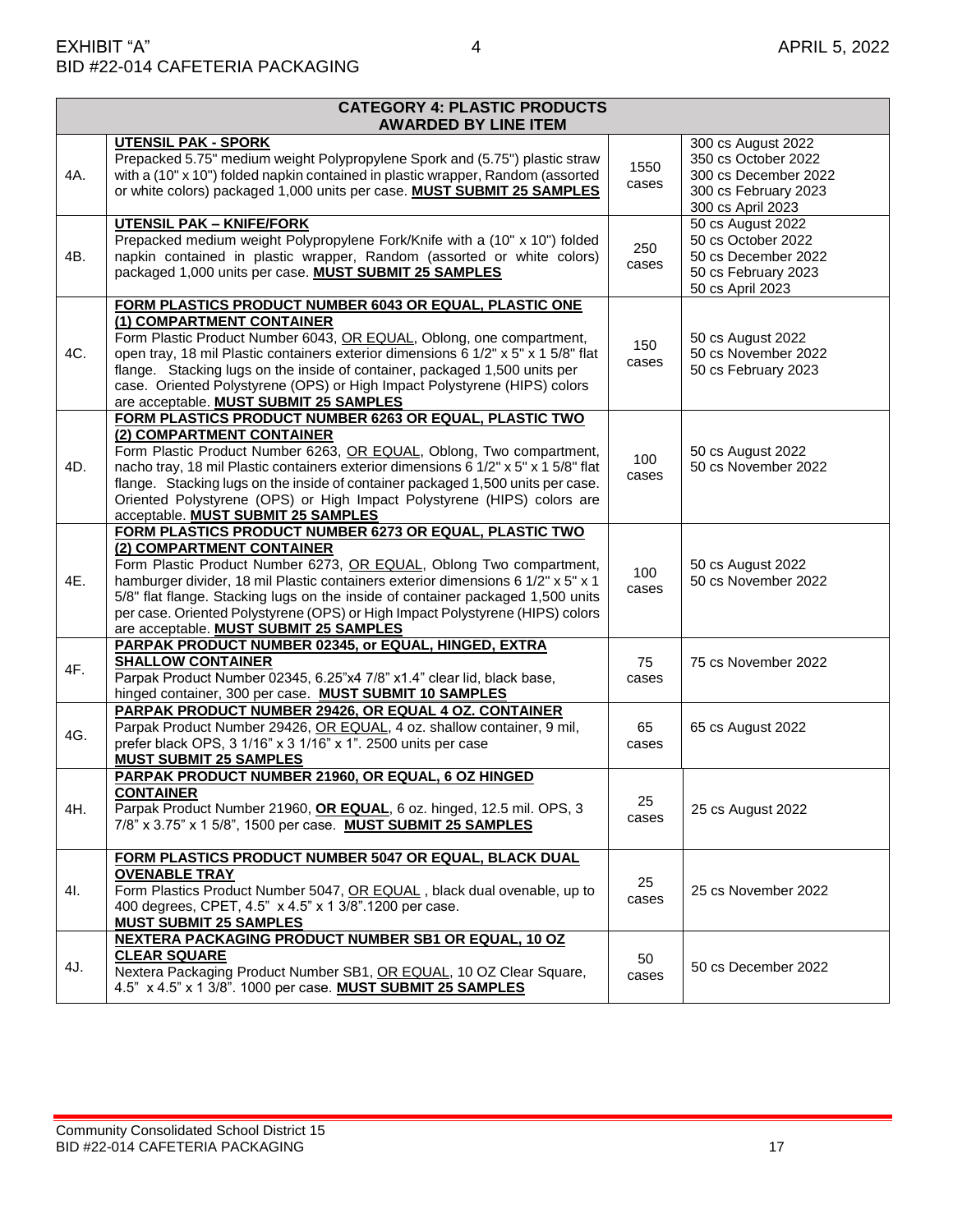#### EXHIBIT "B" BID #22-014 CAFETERIA PACKAGING APRIL 5, 2022 COMMUNITY CONSOLIDATED SCHOOL DISTRICT 15

#### **PRICING FORM**

Bidders will provide pricing for items based on a one-year contract. If bidding on an equivalent, alternate product, please provide the product number in the space provided.

### **\*\*\*PLEASE CALCULATE TOTAL FOR EACH CATEGORY\*\*\***

| <b>CATEGORY 1: FOIL TRAYS - AWARDED BY GROUP</b> |                                                                                                         |                       |          |                       |               |                      |
|--------------------------------------------------|---------------------------------------------------------------------------------------------------------|-----------------------|----------|-----------------------|---------------|----------------------|
| No.                                              | <b>Item Description</b>                                                                                 | Alternate Product No. | Quantity | <b>Price Per Unit</b> |               | <b>Extended Cost</b> |
| 1A.                                              | Aluminum Foil<br>Casserole Trays for<br>Type A School Lunch<br><b>Durable Packaging</b><br>#205-30-1000 |                       | 175 cs.  | \$                    | $\sqrt{cs}$ . | \$                   |
| 1B.                                              | Aluminum Foil<br>Hamburger Trays for<br>Type A School Lunch<br><b>Durable Packaging</b><br>#225-30-1000 |                       | 375 cs.  | \$                    | $\sqrt{cs}$ . | \$                   |
| 1C.                                              | Aluminum Foil Hot Dog<br>Trays for Type A School<br>Lunch<br><b>Durable Packaging</b><br>#215-30-1000   |                       | 120 cs.  | \$                    | $\sqrt{cs}$ . | \$                   |
| <b>CATEGORY 1 TOTAL</b>                          |                                                                                                         |                       |          |                       | \$            |                      |

| <b>CATEGORY 2: CARDBOARD PRODUCTS - AWARDED BY GROUP</b> |                         |                       |                     |                       |                      |
|----------------------------------------------------------|-------------------------|-----------------------|---------------------|-----------------------|----------------------|
| No.                                                      | <b>Item Description</b> | Alternate Product No. | Quantity            | <b>Price Per Unit</b> | <b>Extended Cost</b> |
| 2A.                                                      | Carry Tray, SQP #6195   |                       | $2.500 \text{ cs}.$ | $\prime$ cs.          | \$                   |

| <b>CATEGORY 3: LIDDING FILM - AWARDED BY GROUP</b> |                                                                                          |                              |                              |                                               |                      |
|----------------------------------------------------|------------------------------------------------------------------------------------------|------------------------------|------------------------------|-----------------------------------------------|----------------------|
| No.                                                | <b>Item Description</b>                                                                  | <b>Alternate Product No.</b> | Quantity                     | <b>Price Per Unit</b>                         | <b>Extended Cost</b> |
| 3A.                                                | <b>Perforated Polyester</b><br><b>Packaging Lidding</b><br>Film: 15" Width (Hot<br>Pack) |                              | 4,350 Pounds<br>OR 150 Rolls | $1 \text{ r}$ . Ibs<br><b>OR</b><br>\$<br>/lb | \$                   |
| 3B.                                                | <b>Polypropoylene Film:</b><br>15" Width (Cold Pack)                                     |                              | 1,740 Pounds<br>OR 60 Rolls  | 1 $rl. =$<br>lbs<br><b>OR</b><br>\$<br>/lb    | \$                   |
| 3C.                                                | <b>Polypropylene Film:</b><br>11.25" Width (Cold<br><b>PackP</b>                         |                              | 220 Pounds<br>OR 10 Rolls    | 1 $rl. =$<br>lbs<br>OR.<br>\$<br>/lb          | \$                   |
| <b>CATEGORY 3 TOTAL   \$</b>                       |                                                                                          |                              |                              |                                               |                      |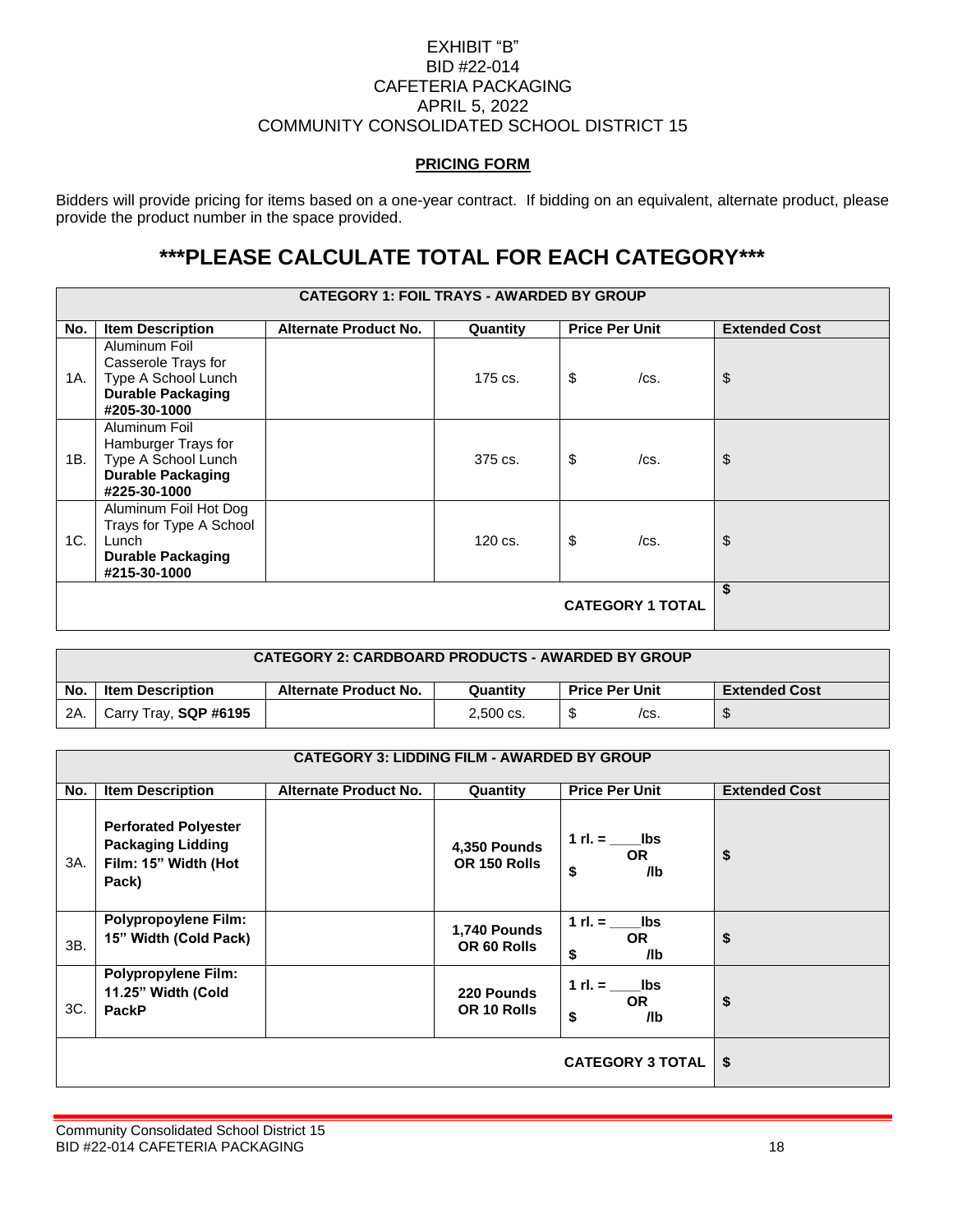#### EXHIBIT "B" 2 APRIL 5, 2022 BID #22-014 CAFETERIA PACKAGING

| <b>CATEGORY 4: PLASTIC PRODUCTS</b><br><b>AWARDED BY LINE ITEM</b> |                                                                        |                              |                     |                           |               |                      |
|--------------------------------------------------------------------|------------------------------------------------------------------------|------------------------------|---------------------|---------------------------|---------------|----------------------|
| No.                                                                | <b>Item Description</b>                                                | <b>Alternate Product No.</b> | Quantity            | <b>Price Per Unit</b>     |               | <b>Extended Cost</b> |
| 4A.                                                                | <b>Utensil Pak - Spork</b>                                             |                              | $1,550 \text{ cs}.$ | \$                        | $\sqrt{cs}$ . | \$                   |
| 4B.                                                                | Utensil Pak-<br><b>Knife/Fork</b>                                      |                              | 250 cs.             | $\boldsymbol{\mathsf{S}}$ | $/cs$ .       | \$                   |
| 4C.                                                                | Plastic One(1)<br><b>Compartment Container</b><br>Form Plastics #6043  |                              | 150 cs.             | \$                        | $\sqrt{cs}$ . | \$                   |
| 4D.                                                                | Plastic Two (2)<br><b>Compartment Container</b><br>Form Plastics #6263 |                              | $100 \text{ cs}.$   | \$                        | $\sqrt{cs}$ . | \$                   |
| 4E                                                                 | Plastic Two (2)<br><b>Compartment Container</b><br>Form Plastics #6273 |                              | $100 \text{ cs.}$   | \$                        | /cs.          | \$                   |
| 4F.                                                                | <b>Hinged Extra Shallow</b><br>Container<br>Par-Pak #02345             |                              | 75 cs.              | \$                        | $\sqrt{cs}$ . | \$                   |
| 4G.                                                                | 4 oz. Shallow Container,<br>9 mil, black preferred<br>Par-Pak #29426   |                              | 65 cs.              | \$                        | $\sqrt{cs}$ . | \$                   |
| 4H.                                                                | 6 oz. Hinged Container<br><b>Park Pak #21960</b>                       |                              | 25 cs.              | \$                        | $\sqrt{cs}$ . | \$                   |
| 4l.                                                                | Dual Ovenable Tray -<br>Blk.<br>Form Plastics #5047                    |                              | 25 cs.              | \$                        | $\sqrt{cs}$ . | \$                   |
| 4J.                                                                | 10 Oz. Clear Square<br>Nextera #SB1                                    |                              | 50 cs.              | \$                        | $\sqrt{cs}$ . | \$                   |
| <b>CATEGORY 4 TOTAL</b>                                            |                                                                        |                              |                     |                           | \$            |                      |

COMPANY NAME

| SIGNATURE OF BIDDER  |        | <b>PRINT NAME</b>    | <b>TITLE</b> |
|----------------------|--------|----------------------|--------------|
| <b>EMAIL ADDRESS</b> |        |                      |              |
| ADDRESS OF COMPANY   | (CITY) | (STATE)              | (ZIP CODE)   |
| <b>PHONE NUMBER</b>  |        | DATE OF BID RESPONSE |              |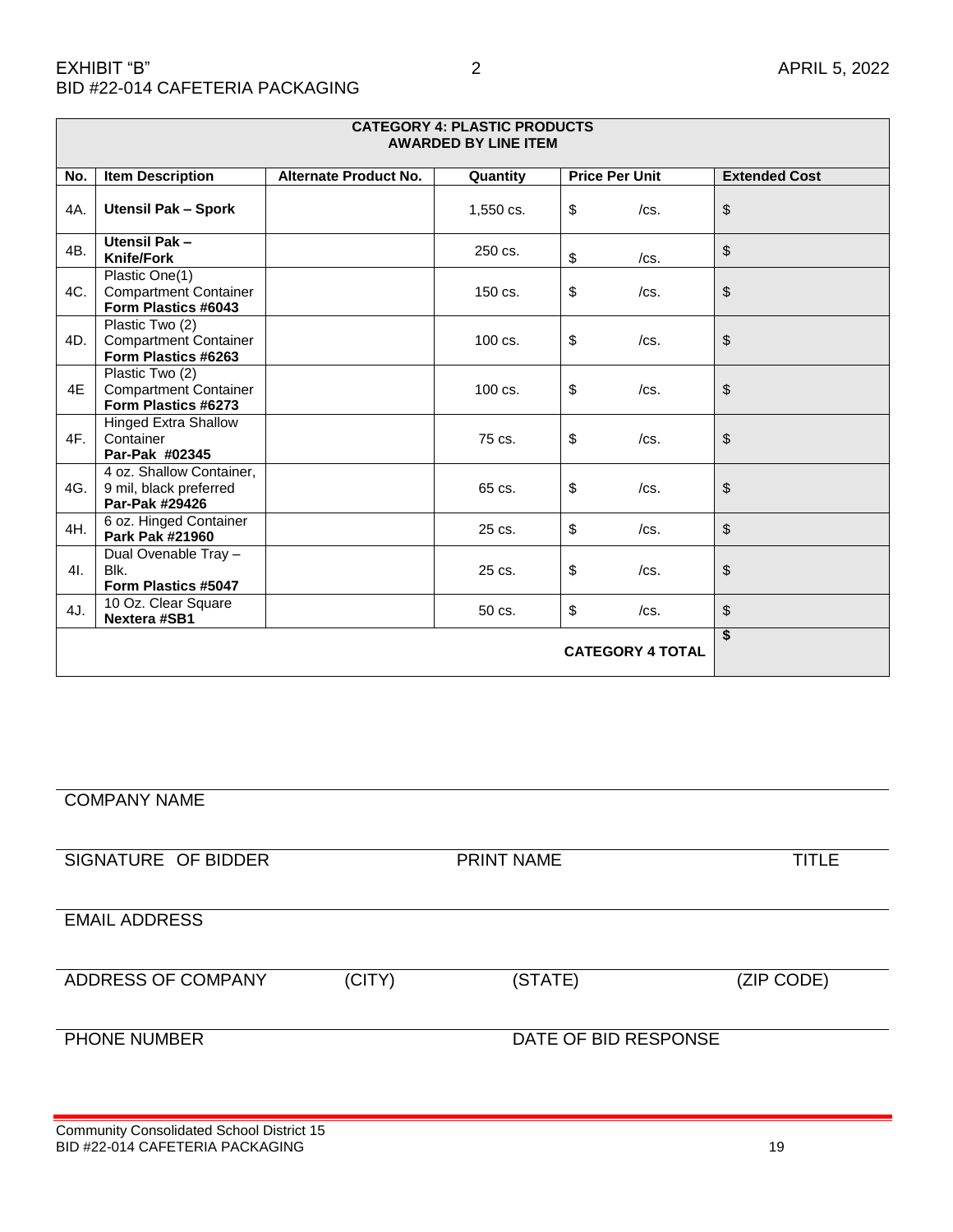#### EXHIBIT "C" BID #22-014 CAFETERIA PACKAGING APRIL 5, 2022 COMMUNITY CONSOLIDATED SCHOOL DISTRICT 15

- 1. The Board of Education, Community Consolidated School District 15, Palatine, Illinois, reserves the right to reject any or all bid to waive any informality in bidding.
- 2. Having carefully examined all bid documents, as well as the proposed, program, the undersigned hereby proposes to furnish all supplies and services set forth by the Specifications, Notice to Bidders, General Conditions, and Form of Proposal herein referred to and described.
- 3. By entering into this Agreement, Contractor/Vendor certifies and warranted to the Board of Education that it is not barred from entering into this Agreement for any reason whatsoever, including, but not limited to, a violation of Section 33E-3 (Bid Rigging) or Section 33E-4 (Bid Rotating) of the Illinois Criminal Code of 1961. The Board reserves the right to declare the contract void if this certification is false.
- 4. The Contractor/Vendor certifies that the Contractor/Vendor has a written sexual harassment policy in place in full compliance with 775 ILCS 5/2-105 (A) (4).
- 5. The Contractor/Vendor acknowledges receipt of all addendum(s) issued, if applicable

| <b>COMPANY NAME</b>                                                                                                 |        |                      |              |
|---------------------------------------------------------------------------------------------------------------------|--------|----------------------|--------------|
| SIGNATURE OF BIDDER                                                                                                 |        | <b>PRINT NAME</b>    | <b>TITLE</b> |
| <b>EMAIL ADDRESS</b>                                                                                                |        |                      |              |
| ADDRESS OF COMPANY                                                                                                  | (CITY) | (STATE)              | (ZIP CODE)   |
| <b>PHONE NUMBER</b>                                                                                                 |        | DATE OF BID RESPONSE |              |
| $Q_2$ are according $Q_2$ and $\alpha$ is the final $Q_2$ is a set $D_2^*$ and $\alpha$ is the final order of $Q_2$ |        |                      |              |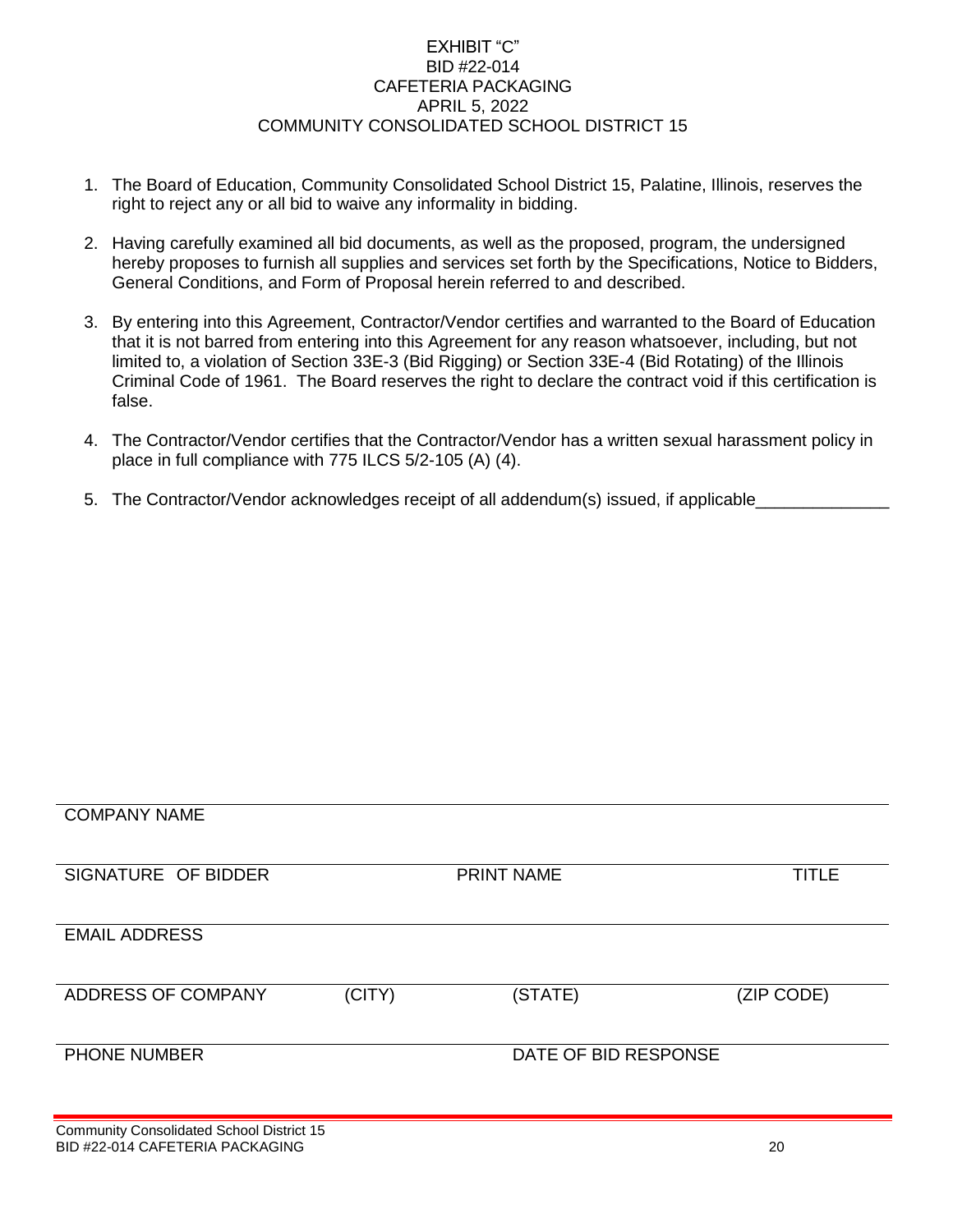#### EXHIBIT "D" BID #22-014 CAFETERIA PACKAGING APRIL 5, 2022 COMMUNITY CONSOLIDATED SCHOOL DISTRICT 15

#### **REFERENCES**

| PROVIDE A LIST OF FIVE REFERENCES, PREFERABLY SCHOOL DISTRICTS, FOR WORK OF SIMILAR SIZE AND<br>SCOPE WITHIN THE LAST THREE (3) YEARS. |  |  |  |  |
|----------------------------------------------------------------------------------------------------------------------------------------|--|--|--|--|
|                                                                                                                                        |  |  |  |  |
|                                                                                                                                        |  |  |  |  |
| Contact Person <b>contact Person</b> 2011 Contact Person 2012 Contact Person 2012 Contact Person 2012 Contact Person 2012              |  |  |  |  |
|                                                                                                                                        |  |  |  |  |
|                                                                                                                                        |  |  |  |  |
|                                                                                                                                        |  |  |  |  |
| Contact Person <b>CONSERVING CONSERVERS</b> Phone Number <b>CONSERVING CONSERVERS</b>                                                  |  |  |  |  |
| E-mail Address experience and the contract of the contract of the contract of the contract of the contract of                          |  |  |  |  |
|                                                                                                                                        |  |  |  |  |
|                                                                                                                                        |  |  |  |  |
| Contact Person <b>CONSERVING CONSERVERSION</b> Phone Number <b>CONSERVING CONSERVERSION</b>                                            |  |  |  |  |
|                                                                                                                                        |  |  |  |  |
|                                                                                                                                        |  |  |  |  |
|                                                                                                                                        |  |  |  |  |
| Contact Person <b>Contact Person</b> 2008 Contact Person 2012 Contact Person 2012 Contact Person 2012 Contact Person 2012              |  |  |  |  |
|                                                                                                                                        |  |  |  |  |
|                                                                                                                                        |  |  |  |  |
|                                                                                                                                        |  |  |  |  |
|                                                                                                                                        |  |  |  |  |
|                                                                                                                                        |  |  |  |  |
|                                                                                                                                        |  |  |  |  |

Community Consolidated School District 15 BID #22-014 CAFETERIA PACKAGING 21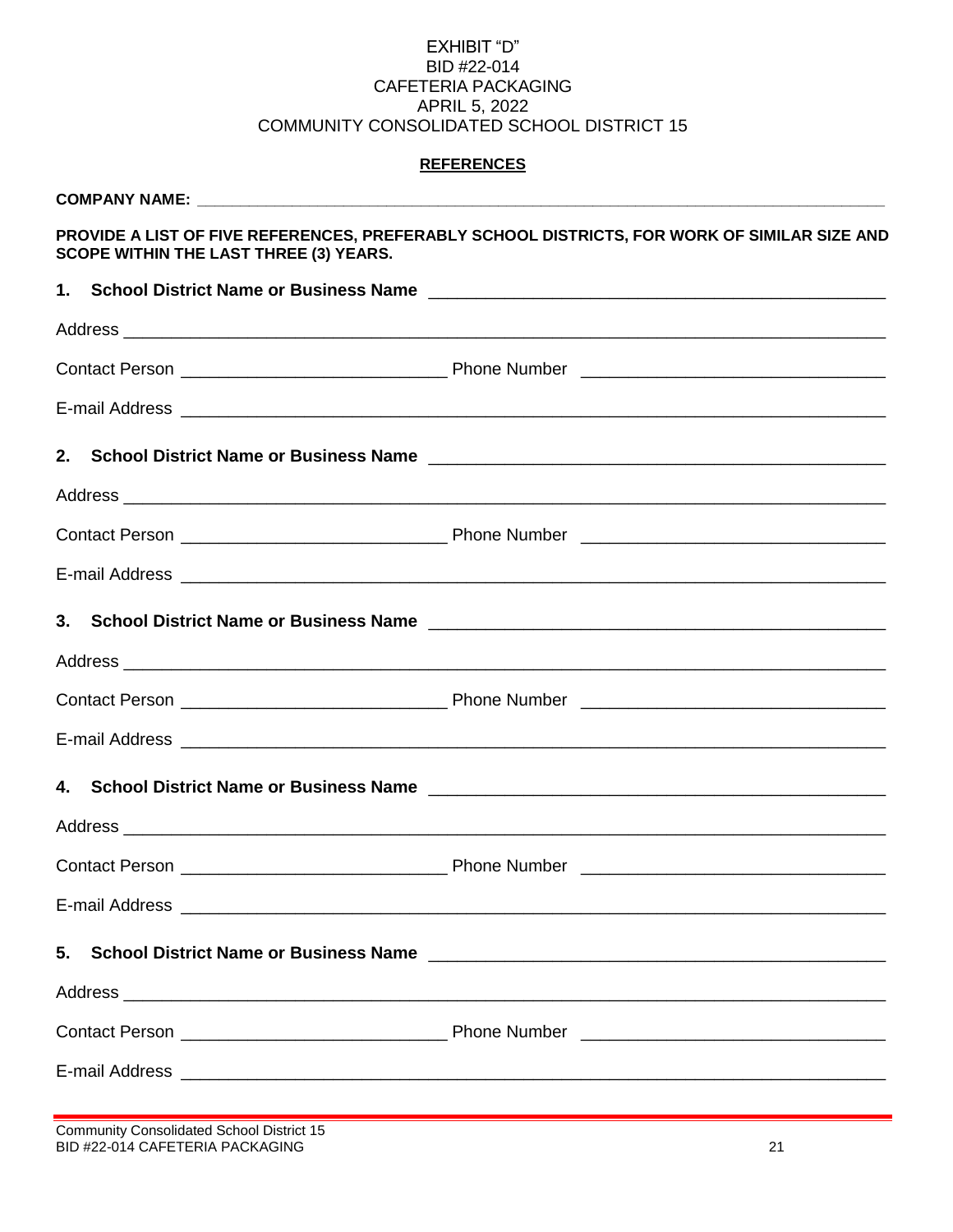#### EXHIBIT "E" BID #22-014 CAFETERIA PACKAGING APRIL 5, 2022 COMMUNITY CONSOLIDATED SCHOOL DISTRICT 15

#### **CONTRACTOR QUESTIONNAIRE**

Pursuant to 105 ILCS 5/10-17 all school districts in the State of Illinois are required to annually report the number and value of contracts awarded to minority owned businesses, woman owned businesses, and businesses owned by persons with disabilities as defined in the Business Enterprise for Minorities, Women, and Persons with Disabilities Act; veteran owned businesses, and locally owned businesses for contracts over \$25,000. In order to comply with this requirement, contractors must complete the following questionnaire and return it with their bid responses.

Guidance issued by the Illinois State Board of Education requires that we inquire whether your company is certified as a minority, woman, disabled person, or veteran owned business by a certifying agency (e.g., Chicago Transit Authority – Cook County – Illinois Department of Transportation – Metropolitan Transit Authority Metropolitan Water Reclamation District – U.S. Small Business Administration – State of Illinois) or that it would be eligible for certification if an application were made. The Guidance includes the definitions set forth below.

**Definition of Ownership:** "Minority owned business, woman owned business, business owned by a person with a disability, and veteran owned business" means a business concern which is at least 51% owned by one or more minority persons, women, persons with a disability, or veterans; or in the case of a corporation, at least 51% of the stock in which is owned by one or more minority persons, women, persons with a disability, or veterans, and the management and daily business operations of which are controlled by one or more of the minority, women, persons with a disability, or veterans who own it. (30 ILCS 575/2)

#### **Is Your Company a Minority Owned Business? YES \_\_\_\_\_\_ NO \_\_\_\_\_\_**

"Minority person" shall mean a person who is a citizen or lawful permanent resident of the United States and who is: (a) African American – a person having origins in any of the black racial groups in Africa; or (b) Hispanic - a person of Spanish or Portuguese culture with origins in Mexico, South or Central America, or the Caribbean Islands, regardless of race; or(c) Asian American - a person having origins in any of the original peoples of the Far East, Southeast Asia, the Indian Subcontinent or the Pacific Islands); or (d) Native American or Alaskan Native – a person having origins in any of the original peoples of North America. (30 ILCS 575/2)

#### **Is Your Company a Woman Owned Business? YES \_\_\_\_\_ NO \_\_\_\_\_\_**

"Woman" shall mean a person who is a citizen or lawful permanent resident of the United States and who is of the female gender. (30 ILCS575/2). Your business must also be at least 51% unconditionally and directly owned by women who are U.S. citizens. The woman or women must manage daily operations, make longterm decisions and hold the highest officer positions available. They must also work at the business full-time during normal working hours, although there is no minimum amount of time for the business to be considered operational.